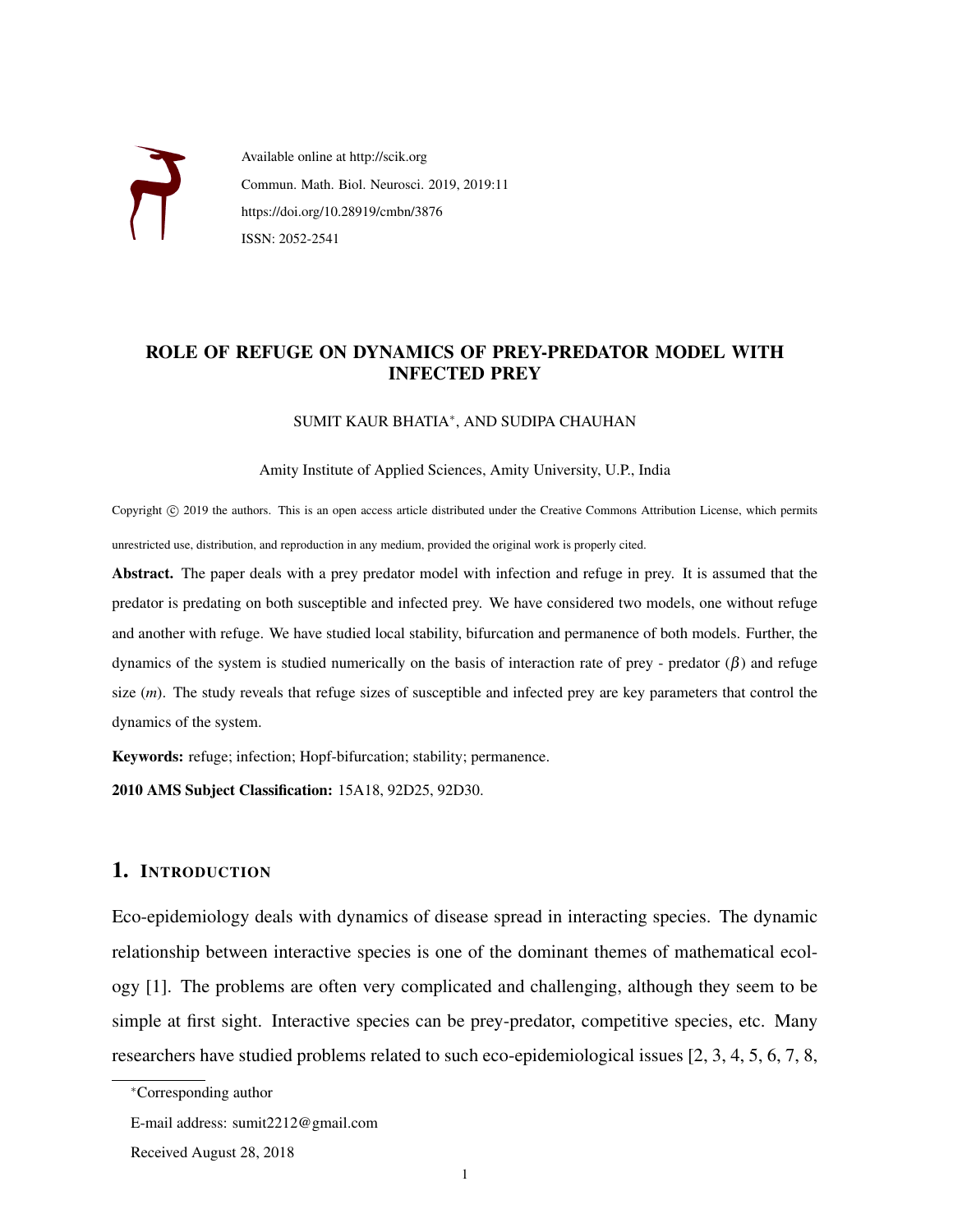9, 10, 11, 12, 13]. A prey-predator model with prey infection was investigated by Anderson and May [2] who observed destabilization due to the spread of infectious diseases within animal and plant communities. A comparative study on the role of prey infection in a prey-predator system with several functional responses was studied by [13].

Modeling with differential equations for interactive species is a classical application of Mathematical biology. Theoretical observations on dynamics of prey refuges have two major influences on prey predator models. They can either stabilize or destabilize the system [13, 14, 15, 16, 17, 18, 19, 20]. A continuous time prey-predator model assuming the rate of prey moving to refuges is proportional to predator density was studied by [16]. The author showed that prey refuge has stabilizing effect on the dynamics of the system. Also, Wang and Jianzhong Wang [23], studied a diffusive prey-predator system with Michaelis-Menten functional response subject to prey refuge. Olivares and Jiliberto [24] studied the dynamic consequences of the simplest forms of refuge used by the prey by an analytical approach in which they incorporated prey refuges in a widely known continuous model satisfying the principle of biomass conversion. Further Ma. et al. [21] observed stabilizing and destabilizing effect in a prey-predator model with the functional response incorporating effect of prey refuges.

In this paper, we have studied the extension of the above models by incorporating infection in prey population. Also, we have assumed interaction between susceptible prey-infected prey can be a bilinear mass action called as Holling Type I. This term assumes that an individual interact with the whole other population and the product of both is the outcome. We also consider the fact that infected prey is more vulnerable to predation in comparison to susceptible prey. But the interactions between susceptible prey and infected prey with predator are technically by Holling type II term.

The paper is organized as follows: In section 2, we give the formulation of infected preypredator with and without refuge. Boundedness of the above model is discussed in section 3. The existence of equilibrium points and local stability of boundary equilibrium points of both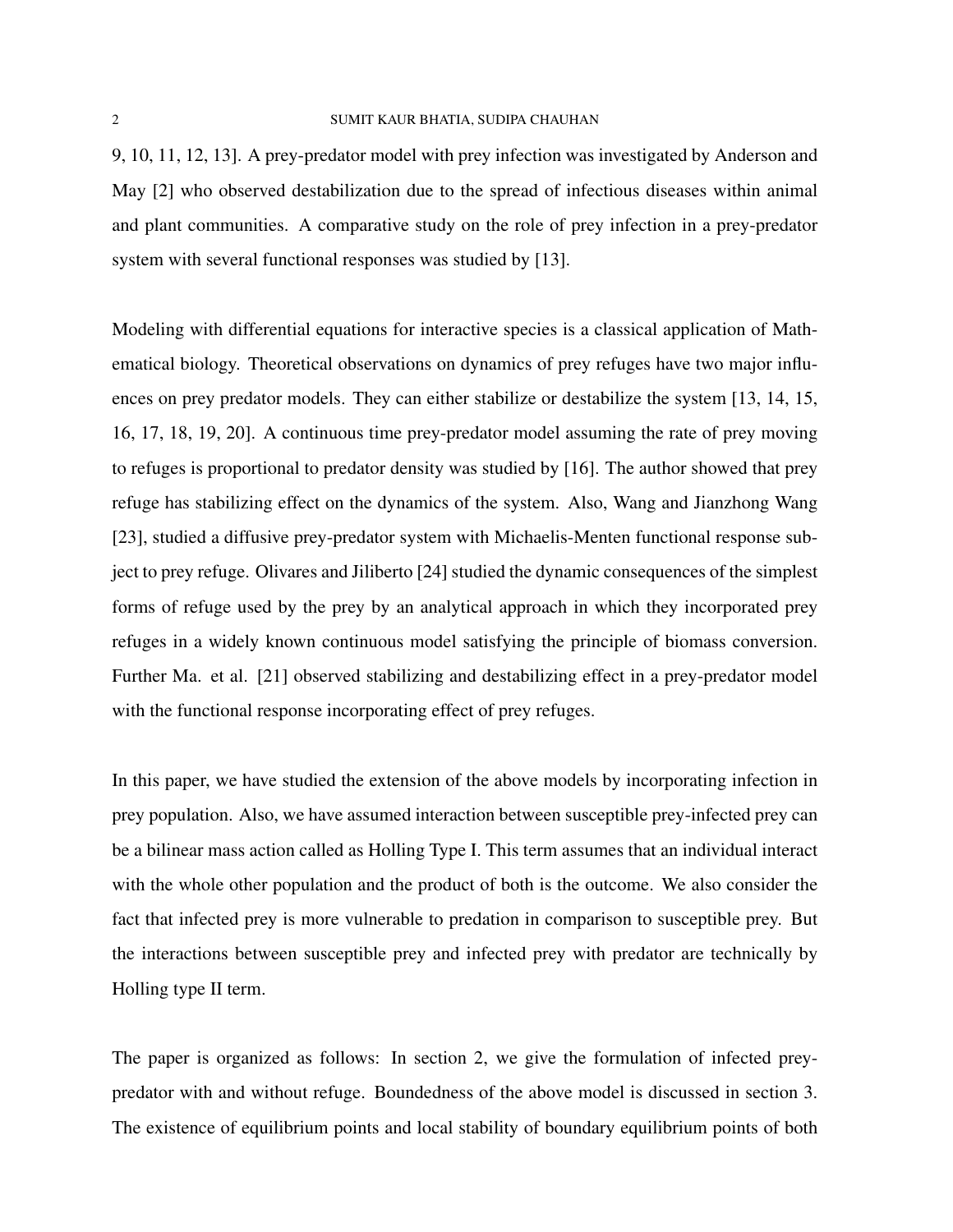the models have been discussed in section 4 and 5 respectively. In section 6, we have obtained the local stability of interior equilibrium point and bifurcation around refuge *m*. Permanence of models is discussed in section 7 followed by numerical simulation and conclusion in section 8 and 9 respectively.

*Biological Background:* Refugia can influence population dynamics to great extent. Ecological effects of refuges can be seen in Coral reefs. Nearly 25 percent of ocean species is contained in refuge-rich coral reefs. In order to minimize their chances of being caught by predator, many prey animals systematically migrate between refuges and predator-rich feeding grounds, for example, small European perch exhibit a daily horizontal migration in some lakes in Finland. They move away from the vegetated areas, into more turbid open water areas, during the day as predation threat in the clear water is great, moving back at night because of the greater availability of zooplankton among the aquatic plants. Keeping in view the above points we develop our model in the next section.

### 2. MATHEMATICAL MODEL

In this section, we discuss the development of mathematical models describing infected preypredator model with and without refuge.

### Model A: Infected Prey-Predator Model Without Refuge

(1) The susceptible prey population is growing logistically at the rate *r* with carrying capacity *K*. It is assumed that the interaction between susceptible prey and infected prey follows bilinear mass action called as Holling Type I. This term assumes that an individual interacts with whole other population and the product of both is the outcome. Also, the interaction between susceptible prey and predator follows Holling type II term, which assumes that processing of food and searching for food are mutually exclusive behaviors. Thus, the equation is as follows:

(1) 
$$
\frac{dS}{d\tau} = rS(1 - \frac{S}{K}) - \sigma SI - \frac{\beta_1 SP}{1 + a_1 S}
$$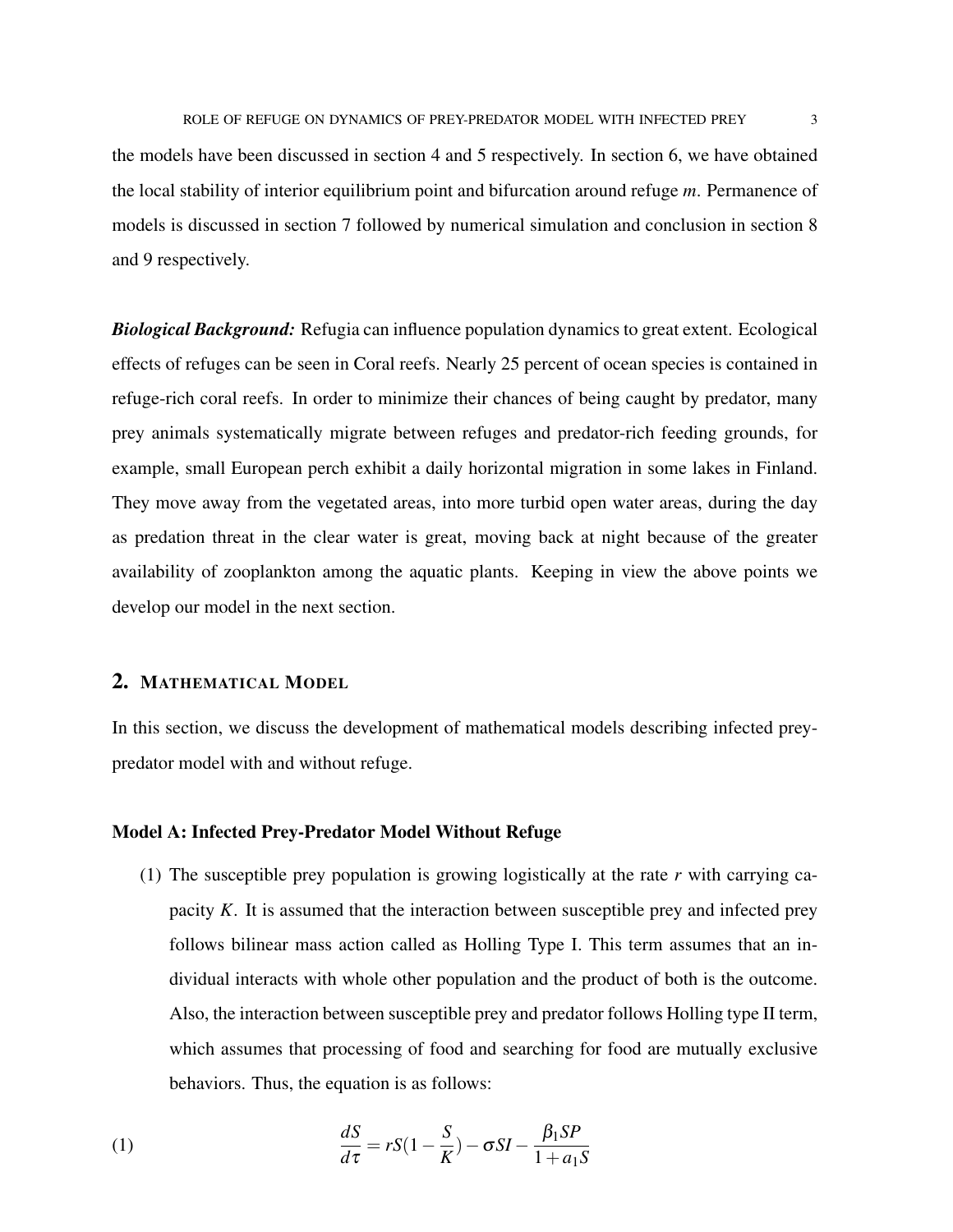where,  $\beta_1$  is the rate of interaction of susceptible prey and predator,  $\sigma$  is infection rate and  $1/a<sub>1</sub>$  is the density of susceptible prey necessary to achieve one half of that rate.

(2) The evolutionary equation for infected prey is as follows:

(2) 
$$
\frac{dI}{d\tau} = \sigma SI - \frac{\beta_2 IP}{1 + a_2 I} - \gamma_1 I
$$

where,  $\beta_2$  is the rate of interaction of infected prey and predator,  $\gamma_1$  is the natural death rate of infected prey and  $1/a_2$  is the density of infected prey necessary to achieve one half of that rate.

(3) The equation for predator population is given as follows:

(3) 
$$
\frac{dP}{d\tau} = \frac{c_1 \beta_1 SP}{1 + a_1 S} + \frac{c_2 \beta_2 IP}{1 + a_2 I} - \gamma_2 P
$$

where  $0 < c_1 < 1$  is the conversion factor denoting the number of newly born predators for each captured susceptible prey,  $0 < c_2 < 1$  is the conversion factor denoting the number of newly born predators for each captured infected prey,  $\gamma_2$  is the death rate of predator population. Further,  $c_1 < c_2$  as infected prey are more vulnerable to predation.

### Model B: Infected Prey-Predator Model With Refuge

Now, we formulate infected prey-predator model with refuge. In model B, we incorporate refuge in susceptible and infected prey, protecting *mS* of susceptible prey, and *mI* of infected prey, where  $m \in [0,1)$  and is constant. Our aim is to study dynamics of the model under the effect of refuge and infection in prey. We have discussed model with different refuge rates for susceptible and infected prey, in brief in Appendix. Results obtained for the case when refuge rate in susceptible prey is not same as refuge rate in infected prey are not much different from the case when refuge rate is same in both susceptible and infected prey. Thus, to reduce the complexity, we consider same refuge rate. The model with same refuge rate is as follows:

(4) 
$$
\frac{dS}{d\tau} = rS(1 - \frac{S}{K}) - \sigma SI - \frac{\beta_1(1 - m)SP}{1 + a_1(1 - m)S}
$$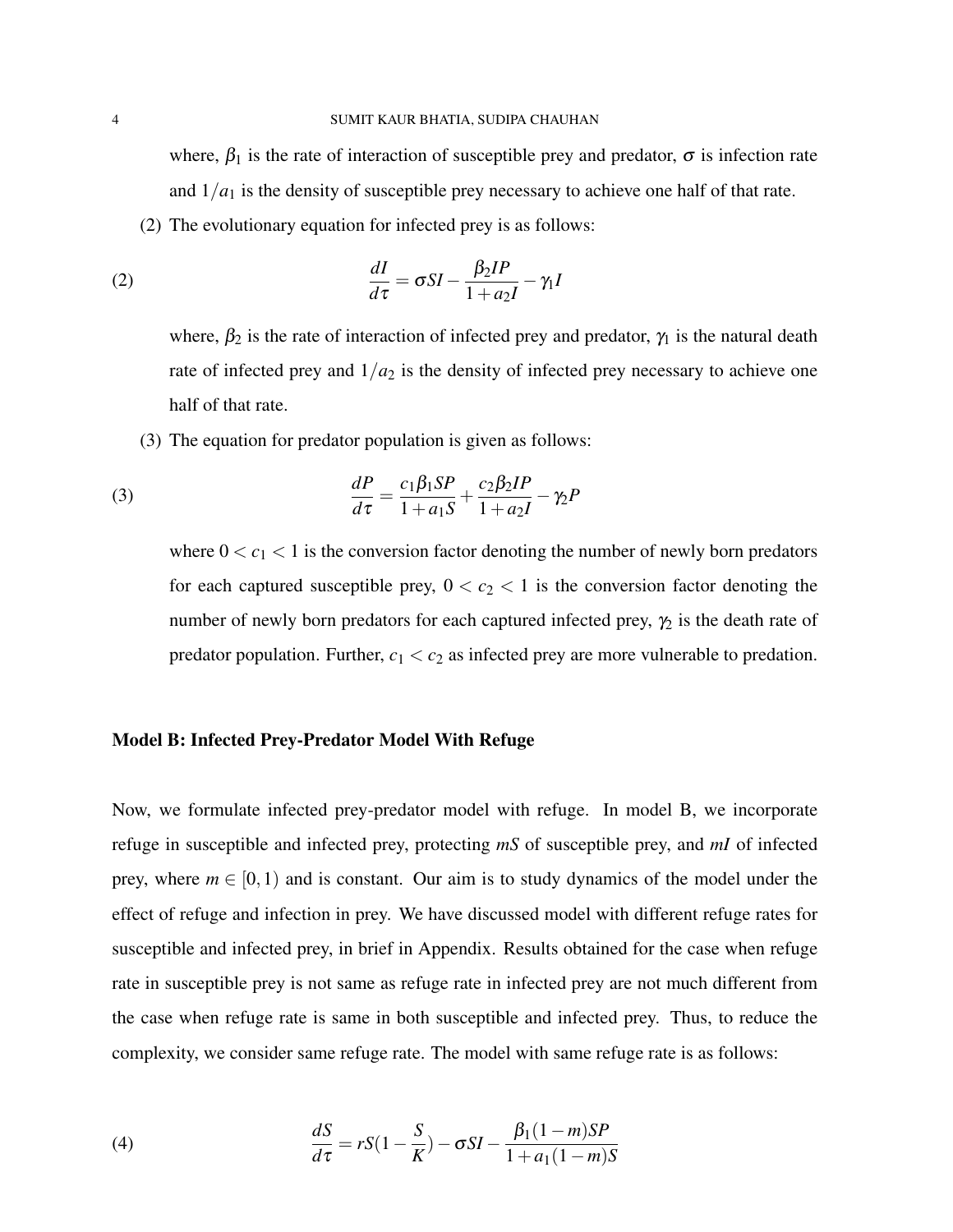(5) 
$$
\frac{dI}{d\tau} = \sigma SI - \frac{\beta_2 (1 - m)IP}{1 + a_2 (1 - m)I} - \gamma_1 I
$$

(6) 
$$
\frac{dP}{d\tau} = \frac{c_1\beta_1(1-m)SP}{1+a_1(1-m)S} + \frac{c_2\beta_2(1-m)IP}{1+a_2(1-m)I} - \gamma_2 P
$$

In order to simplify the calculations, we now non-dimensionalise Model A by redefining the variables.

$$
s = \frac{S}{K}, i = \frac{I}{K}, p = \frac{P}{K}, t = r\tau
$$

Hence , equations in model A reduce to:

(7) 
$$
\frac{ds}{dt} = s(1-s) - asi - \frac{bsp}{s+c}
$$

where  $a = \frac{\sigma K}{\sigma}$ *r*  $,b=\frac{\beta_1}{\beta_2}$ *ra*<sup>1</sup>  $,c = \frac{1}{\sqrt{2}}$ *a*1*K*

(8) 
$$
\frac{di}{dt} = asi - \frac{eip}{i+f} - gi
$$

where  $e = \frac{\beta_2}{\beta_1}$ *ra*<sup>2</sup>  $, f = \frac{1}{1}$ *a*2*K*  $,g = \frac{\gamma_1}{\gamma_2}$ *r*

(9) 
$$
\frac{dp}{dt} = \frac{c_1 b s p}{s + c} + \frac{c_2 e i p}{i + f} - h p
$$

where  $h = \frac{\gamma_2}{\gamma_1}$ *r*

Thus, the reduced model A is as follows:

(10) 
$$
\frac{ds}{dt} = s(1-s) - asi - \frac{bsp}{s+c}
$$

(11) 
$$
\frac{di}{dt} = asi - \frac{eip}{i+f} - gi
$$

(12) 
$$
\frac{dp}{dt} = \frac{c_1 b s p}{s + c} + \frac{c_2 e i p}{i + f} - h p
$$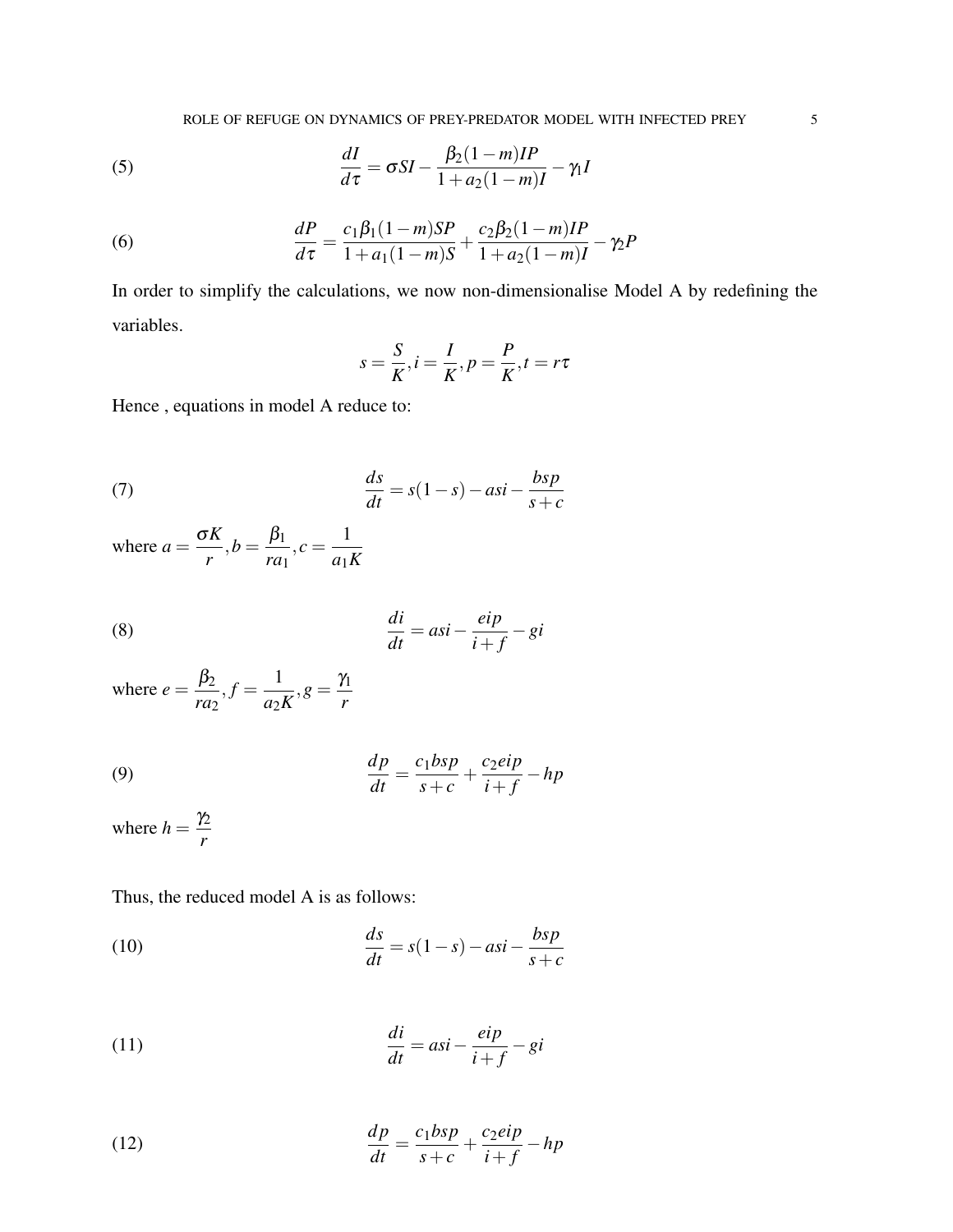Similarly, Model B is reduced to the following:

(13) 
$$
\frac{ds}{dt} = s(1-s) - asi - \frac{(1-m)bsp}{(1-m)s+c}
$$

where,  $a = \frac{\sigma K}{\sigma}$ *r*  $,b=\frac{\beta_1}{\beta_2}$ *ra*<sup>1</sup>  $,c = \frac{1}{\sqrt{2}}$ *a*1*K*

(14) 
$$
\frac{di}{dt} = asi - \frac{eip(1-m)}{(1-m)i+f} - gi
$$

where  $e = \frac{\beta_2}{\beta_1}$ *ra*<sup>2</sup>  $, f = \frac{1}{1}$ *a*2*K*  $,g = \frac{\gamma_1}{\gamma_2}$ *r*

(15) 
$$
\frac{dp}{dt} = \frac{c_1 b s p (1 - m)}{(1 - m) s + c} + \frac{c_2 e i p (1 - m)}{(1 - m) i + f} - h p
$$

where  $h = \frac{\gamma_2}{\gamma_1}$ *r* Hence, the system is reduced to:

(16) 
$$
\frac{ds}{dt} = s(1-s) - asi - \frac{(1-m)bsp}{(1-m)s+c}
$$

(17) 
$$
\frac{di}{dt} = asi - \frac{eip(1-m)}{(1-m)i+f} - gi
$$

(18) 
$$
\frac{dp}{dt} = \frac{c_1 b s p (1 - m)}{(1 - m) s + c} + \frac{c_2 e i p (1 - m)}{(1 - m) i + f} - h p
$$

# 3. BOUNDEDNESS

In this section, we will establish that Model A and Model B described above are bounded. Let  $w = s + i + p$ , then,

$$
\dot{w} = \dot{s} + \dot{i} + \dot{p}
$$
  
=  $s(1-s) - \frac{bsp}{s+c}(1-c_1) - \frac{eip}{i+f}(1-c_2) - gi - hp$   
 $\leq s(1-s) - gi - hp$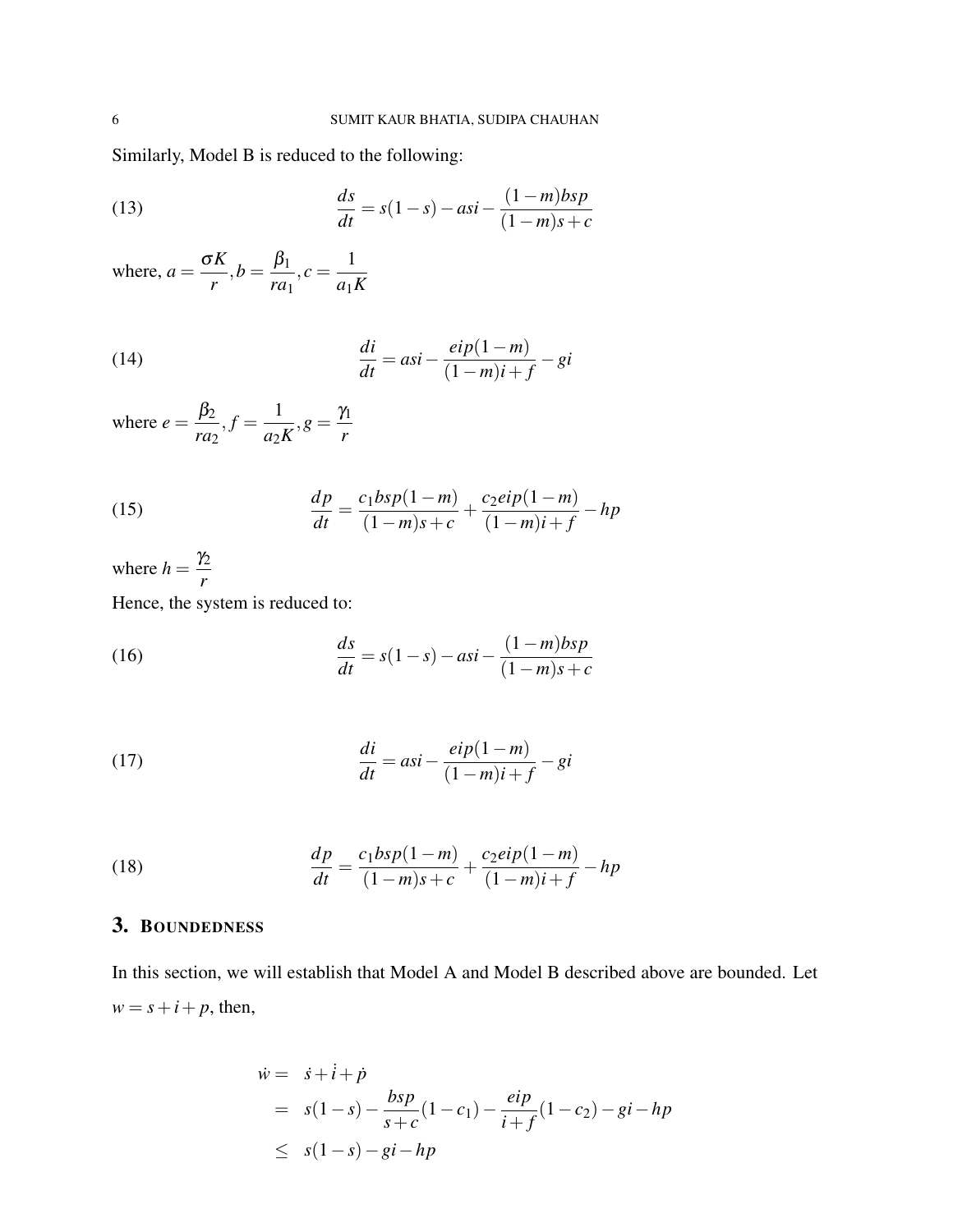Let  $\mu = min\{g, h\}$ . Now, we consider,

$$
\dot{w} + \mu w \leq s(1-s) + \mu(s+i+p) - gi - hp
$$
\n
$$
\leq s - s^2 + \mu s - (g - \mu)i - (h - \mu)p
$$
\n
$$
\leq s - s^2 + \mu s
$$
\n
$$
\leq -s^2 + (1+\mu)s + (\frac{1+\mu}{2})^2 - (\frac{1+\mu}{2})^2
$$
\n
$$
\leq -(s - (\frac{1+\mu}{2}))^2 + (\frac{1+\mu}{2})^2
$$
\n
$$
\leq (\frac{1+\mu}{2})^2 = C(Constant)
$$

Hence, the system is bounded.

Boundedness of Model B will be on the same lines.

In the next section, we will discuss the existence of the boundary and interior equilibrium points of Model A and Model B.

# 4. EXISTENCE OF EQUILIBRIUM POINTS

Model A: We will consider four boundary equilibrium points:

- (i) trivial equilibrium point  $E_0(0,0,0)$
- (ii) equilibrium point  $E_1(1,0,0)$

(iii) predator extinction equilibrium point  $E_2(\bar{s}, \bar{i}, 0)$ , where,  $\bar{s} = \frac{g}{a}$  $\frac{g}{a}$  and  $\bar{i} = \frac{(a-g)}{a^2}$  $\frac{\delta}{a^2}$  provided  $a > g$  i.e.,  $R_0 > 1$  where,  $R_0 =$ *a g* (iv) disease-free equilibrium point  $E_3(\tilde{s},0,\tilde{p})$ *hc* and  $\tilde{p} = \frac{cc_1(c_1b - h - hc)}{(1 - h)c^2}$ 

where,  $\tilde{s} =$ *c*1*b*−*h*  $\frac{(c_1b - h - hc)}{(c_1b - h)^2}$  provided  $c_1b - h > hc$  i.e  $R_1 > 1$  where  $R_1 =$ *c*1*b*  $\frac{c_1c}{h(1+c)}$ 

The interior equilibrium point  $E^*(s^*, i^*, p^*)$  is given by the following equation:

$$
Q_1x^3 + Q_2x^2 + Q_3x + Q_4 = 0
$$

where,

$$
Q_1 = ah(c_1b + c_2e - h)
$$
  
\n
$$
Q_2 = (c_2eg - gh)(bc_1 - h) + (h - bc_1 - hc)(c_1ae - c_2ae + ah) + (ec_1 - fah)(bc_1a - bc_2a - ha) -
$$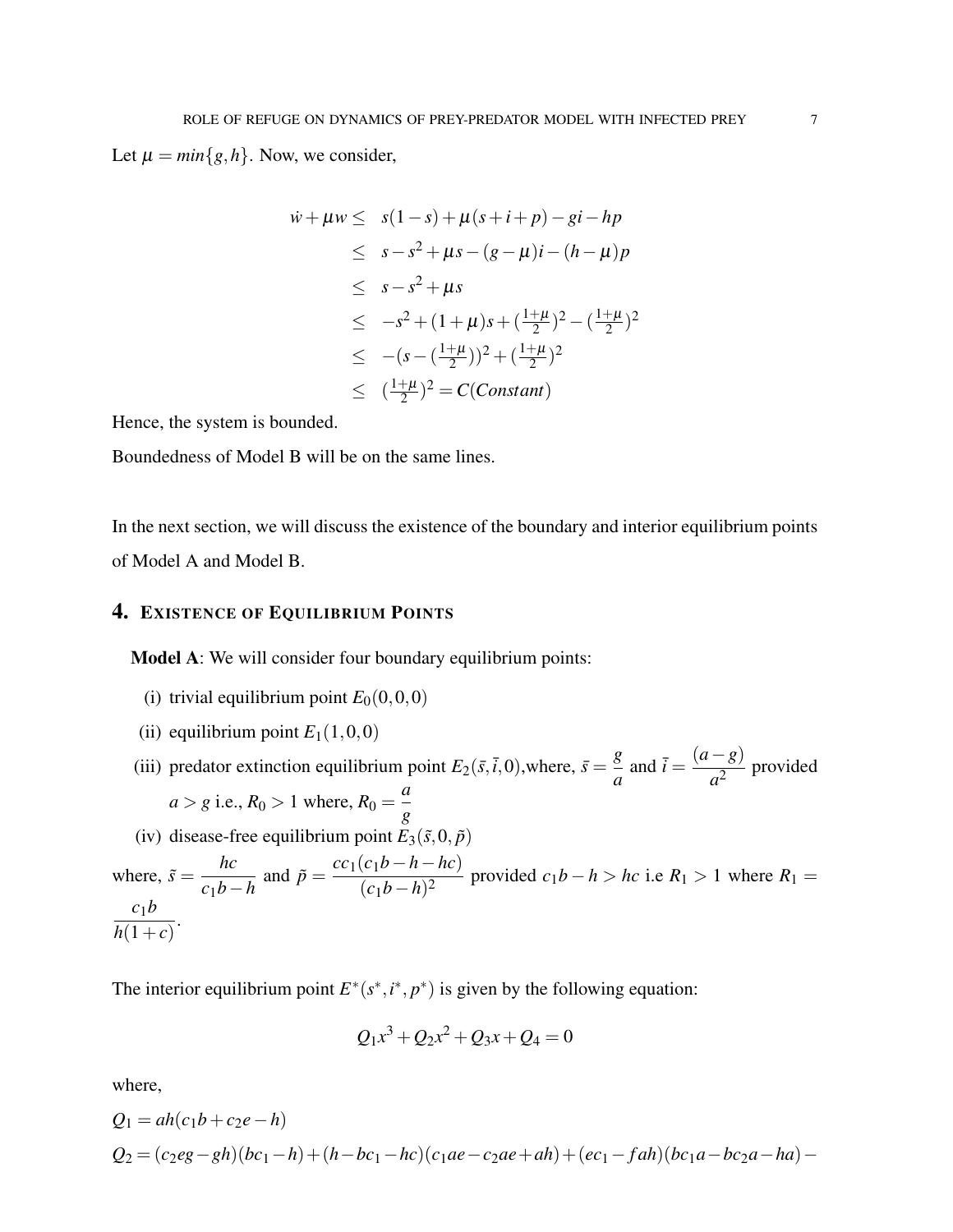$$
ec1(bc2g - hac)
$$
  
\n
$$
Q3 = (bc2g - hac)(ec1 - fah) + fgh(bc1a - bc2a - ah) + (h - bc1 - hc)(c2eg - gh) + hc(c1ae - c2ae + ah)
$$
  
\n
$$
Q4 = hc(c2eg - gh) + fgh(bc2g - hac)
$$

By Descrate's rule of sign change, interior equilibrium point exists if either of the two conditions hold:

(i) 
$$
Q_1, Q_3 > 0
$$
 and  $Q_2, Q_4 < 0$ 

(ii)  $Q_1, Q_3 < 0$  and  $Q_2, Q_4 > 0$ 

Model B: We will consider four boundary equilibrium points:

- (i) trivial equilibrium point  $E_0(0,0,0)$
- (ii) equilibrium point  $E_1(1,0,0)$

(iii) predator extinction equilibrium point  $E_2(\bar{s}, \bar{t}, 0)$ , where,  $\bar{s} = \frac{g}{a}$  $\frac{g}{a}$  and  $\bar{i} = \frac{(a-g)}{a^2}$  $\frac{\delta}{a^2}$  provided  $a > g$  i.e.,  $R_0 > 1$  where,  $R_0 =$ *a g* (iv) disease-free equilibrium point  $E_3(\tilde{s},0,\tilde{p})$ where,  $\tilde{s} =$ *hc*  $(c_1b-h)(1-m)$ and  $\tilde{p} = \frac{((c_1b - h)(1 - m) - hc)(c_1)}{(1 - h)(c_1 + h)(c_2 + h)}$  $\frac{(c_1b-h)^2(1-m)^2}{(c_1b-h)^2(1-m)^2}$  provided  $(c_1b-h)(1-m)$ *hc* i.e  $\tilde{R}_1 > 1$  where  $\tilde{R}_1 =$ *c*1*b*(1−*m*)  $\frac{c_1c_2+m_1}{h(1+c-m)}$ .

and the interior equilibrium point  $E^*(s^*, i^*, p^*)$  is given by the following equation:

$$
Q_1x^3 + Q_2x^2 + Q_3x + Q_4 = 0
$$

where,

$$
Q_1 = (1 - m)^2 ah(c_1b + c_2e - h)
$$
  
\n
$$
Q_2 = (1 - m)((c_2eg - gh)(bc_1 - h)(1 - m) + (h(1 - m) - bc_1(1 - m) - hc)(c_1ae - c_2ae + ah)) +
$$
  
\n
$$
(1 - m)(ec_1(1 - m) - fah)(bc_1a - bc_2a - ha) - ec_1(1 - m)(bc_2g(1 - m) - hac)
$$
  
\n
$$
Q_3 = (bc_2g(1 - m) - hac)(ec_1(1 - m) - fah) + fgh(1 - m)(bc_1a - bc_2a - ah) + (1 - m)((h(1 - m) - bc_1(1 - m) - hc)(c_2eg - gh) + hc(c_1ae - c_2ae + ah))
$$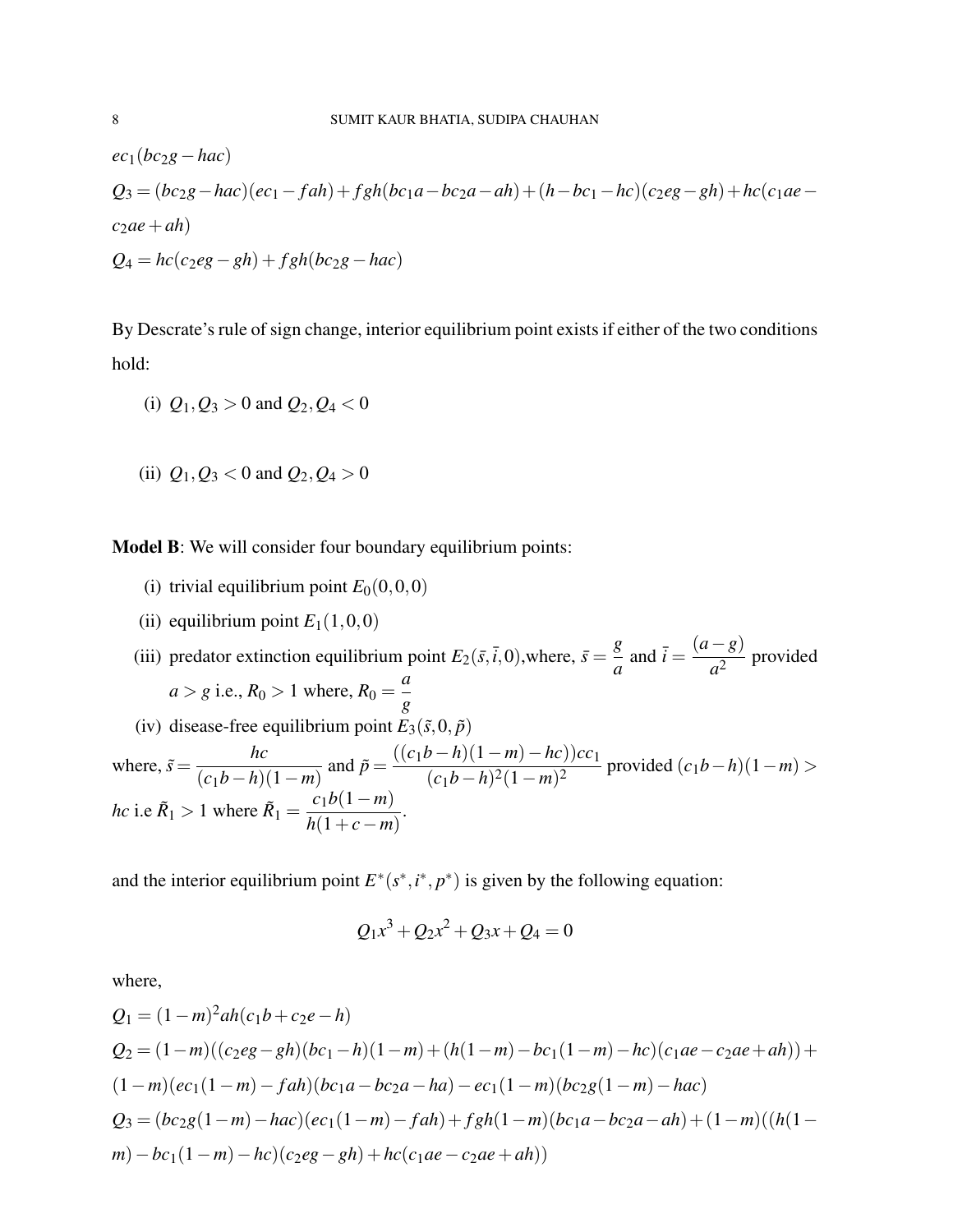$$
Q_4 = (1 - m)hc(c_2eg - gh) + fgh(bc_2g(1 - m) - hac)
$$

By Descarte's rule of sign change, interior equilibrium point exists if either of the two conditions hold:

(i) 
$$
Q_1, Q_3 > 0
$$
 and  $Q_2, Q_4 < 0$ 

(ii)  $Q_1, Q_3 < 0$  and  $Q_2, Q_4 > 0$ 

# 5. DYNAMICAL BEHAVIOR

In this section, we discuss the local stability of boundary equilibrium points of Model A and Model B.

**Theorem:** Define 
$$
\bar{R}_1 = \frac{1}{h} \left( \frac{c_1 bg}{g + ac} + \frac{c_2 e(a - g)}{a - g + fa^2} \right)
$$
,  $R_1^* = \frac{ahcf(c_1 b - h)}{ecc_1(c_1 b - h - hc) + gf(c_1 b - h)^2}$ , and  $R_2^* = \frac{(c_1 b - h)c_1 b}{2hcc_1 b + (c_1 b - h - hc)(c_1 b - h)}$  then, for Model A we have the following:

- (i)  $E_0(0,0,0)$  is always unstable.
- (ii)  $E_1(1,0,0)$  is locally stable if  $R_0 < 1$  and  $R_1 < 1$  and unstable if  $R_0 > 1$  or  $R_1 > 1$ .
- (iii) If  $R_0 > 1$  and  $\bar{R}_1 < 1$ , then predator extinction equilibrium point  $E_2(\bar{s}, \bar{t}, 0)$  is locally stable. If  $\bar{R}_1 > 1$  then  $E_2(\bar{s}, \bar{i}, 0)$  is unstable.
- (iv) If  $R_1^*$  < 1 and  $R_2^*$  < 1, then disease free equilibrium point  $E_3(\tilde{s},0,\tilde{p})$  is locally asymptotically stable.
- (v) If  $R_1^* > 1$  or  $R_2^* > 1$ , then disease free equilibrium point  $E_3(\tilde{s},0,\tilde{p})$  is unstable.

*Proof.* At any point  $E_i(s, i, p)$ , jacobian matrix formed for our system is given by

(19) 
$$
\begin{bmatrix}\n1-2s-ai-\frac{bpc}{(s+c)^2} & -as & -\frac{bs}{s+c} \\
ai & as-\frac{epf}{(i+f)^2}-g & -\frac{ei}{i+f} \\
\frac{c_1bpc}{(s+c)^2} & \frac{c_2fep}{(i+f)^2} & \frac{c_1bs}{s+c}+\frac{c_2ei}{i+f}-h\n\end{bmatrix}
$$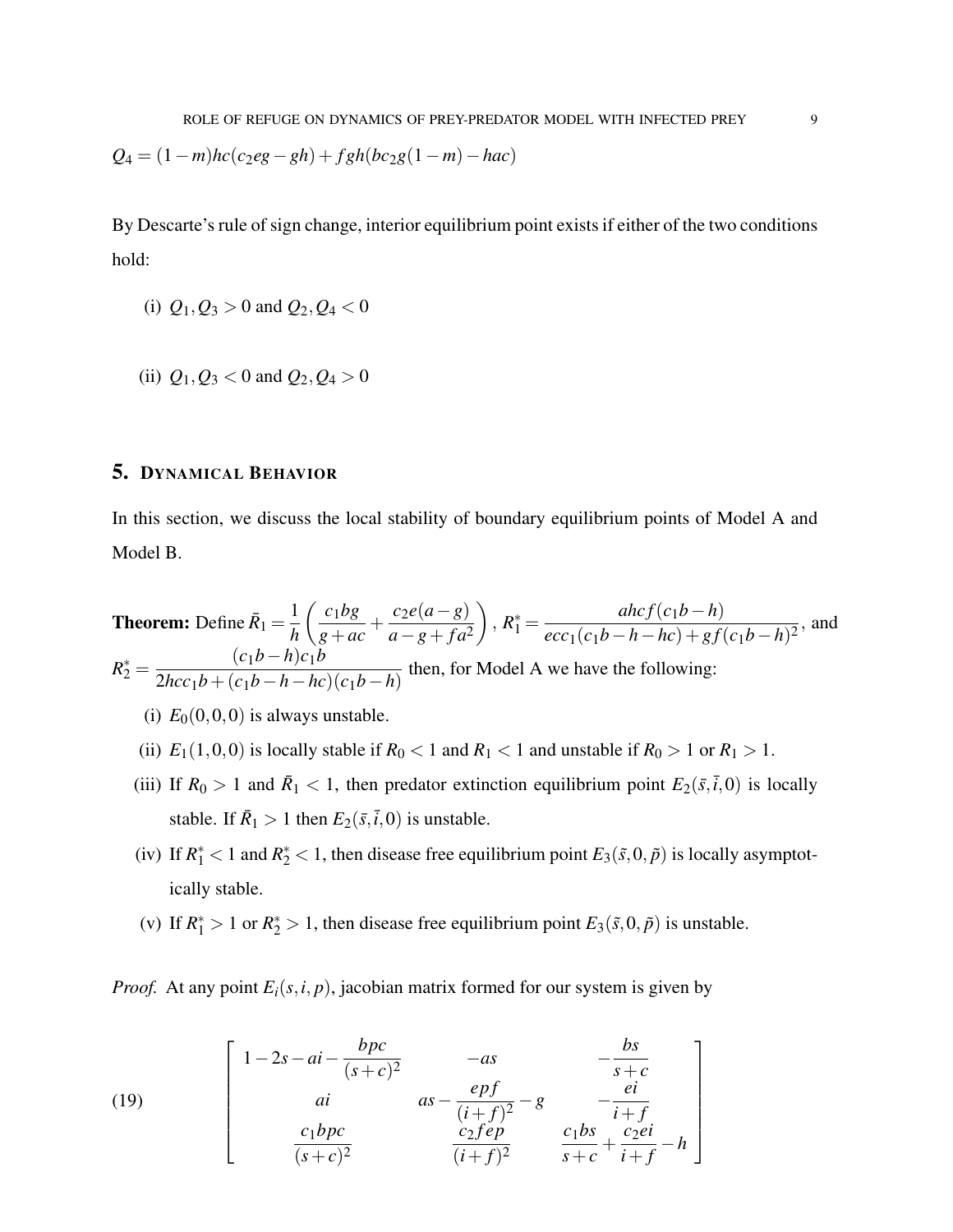The jacobian corresponding to  $E_0(0,0,0)$  is

$$
\begin{bmatrix} 1 & 0 & 0 \\ 0 & -g & 0 \\ 0 & 0 & -h \end{bmatrix}
$$

The corresponding eigenvalues with respect to the Jacobian are:

 $\lambda_1 = 1$ ,  $\lambda_2 = -g$  and  $\lambda_3 = -h$ . Since, one of the eigen values is always positive, therefore  $E_0$ is always unstable.

The jacobian corresponding to  $E_1$  is

$$
\begin{bmatrix} -1 & -a & -\frac{b}{1+c} \\ 0 & a-g & 0 \\ 0 & 0 & \frac{c_1b}{1+c} - h \end{bmatrix}
$$

The corresponding eigenvalues with respect to the jacobian are:  $\lambda_1 = -1, \ \lambda_2 = a - g \text{ and } \lambda_3 = \frac{c_1 b}{1 + a}$  $\frac{C_1C}{1+c} - h$ . Thus, *E*<sub>1</sub> is attractor and hence locally stable only if  $a < g$  and  $\frac{c_1 b}{1}$  $\frac{C_1D}{1+c}$  < *h* i. e.,  $R_0$  < 1 and  $R_1$  < 1, and unstable if  $R_0 > 1$  or  $R_1 > 1$ . Thus, if  $E_1(1,0,0)$  is locally stable then  $E_2$  and  $E_3$  does not exist.

The jacobian matrix for  $E_2$  is given by:

$$
\begin{bmatrix}\n-\frac{g}{a} & -g & -\frac{bg}{g+ca} \\
1-\frac{g}{a} & 0 & -\frac{e(a-g)}{a-g+fa^2} \\
0 & 0 & \frac{c_1bg}{g+ac} + \frac{c_2e(a-g)}{a-g+fa^2} - h\n\end{bmatrix}
$$

The eigenvalues for the above matrix are:

*c*1*bg g*+*ac*  $+\frac{c_2e(a-g)}{f}$  $\frac{c_2e(a-g)}{a-g+f a^2} - h$  and roots of equation  $\lambda^2 + \frac{g}{a}$  $\frac{g}{a}\lambda + g(1-\frac{g}{a})$  $\frac{\infty}{a}$ ) = 0.

It can be easily seen that roots of the quadratic equation are negative as sum of roots is negative and product of roots is positive, when,  $a > g$  .ie.,  $R_0 > 1$ .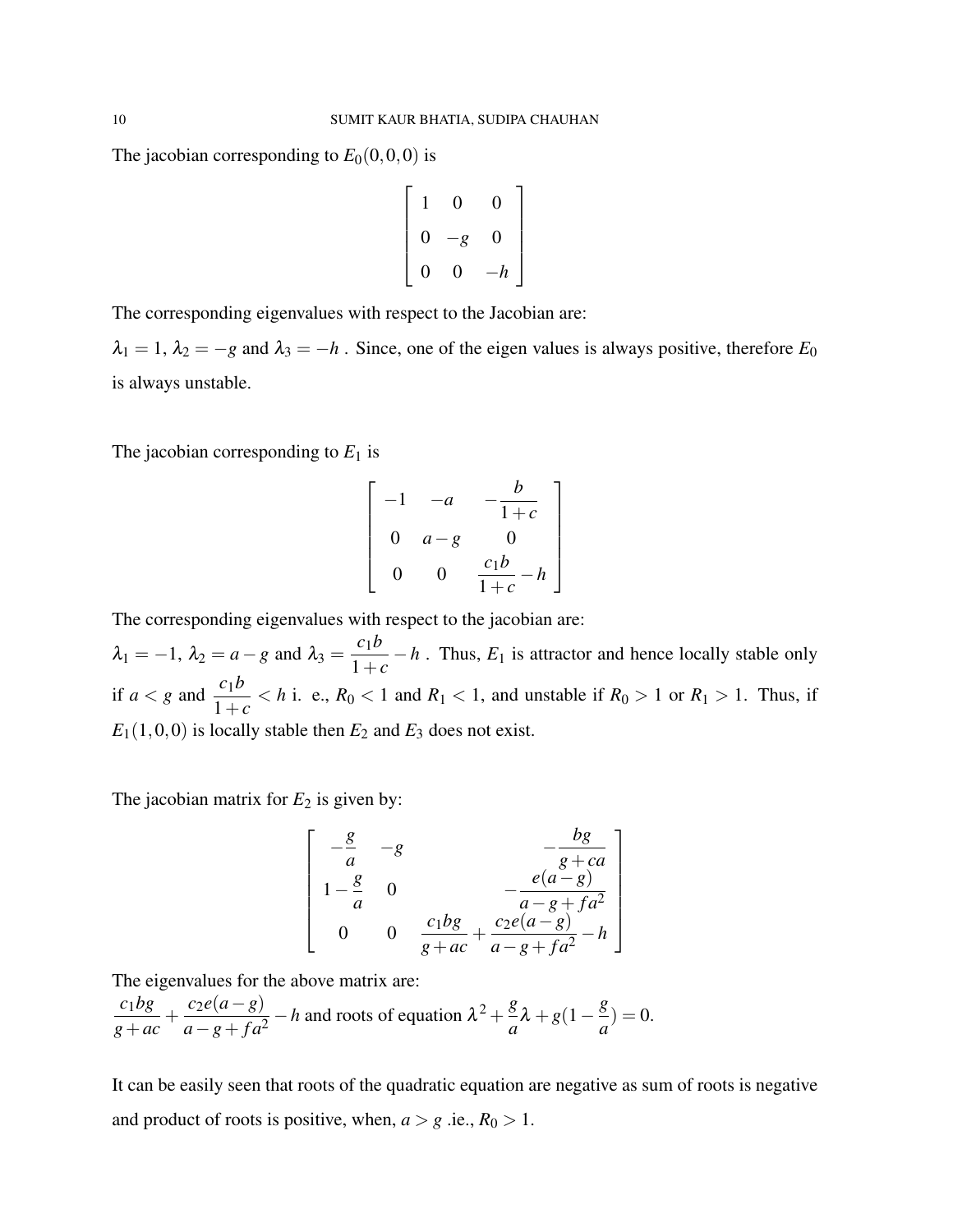Also,  $\frac{c_1bg}{g+ac}$  $+\frac{c_2e(a-g)}{f}$  $\frac{c_2e(a-g)}{a-g+f a^2} - h$  is negative, when  $\frac{c_1bg}{g+ac}$  $+\frac{c_2e(a-g)}{f}$  $\frac{c_2e(a - g)}{a - g + fa^2}$  < *h*, i.e.,  $\bar{R}_1$  < 1. Hence,  $E_2$  is locally asymptotically stable, if  $R_0 > 1$  and  $\overline{R}_1 < 1$  and unstable if  $\overline{R}_1 > 1$ .

The jacobian corresponding to  $E_3(\tilde{s},0,\tilde{p})$  is:

$$
\begin{bmatrix}\n1 - 2\tilde{s} - \frac{b\tilde{p}c}{(\tilde{s} + c)^2} & -a\tilde{s} & \frac{-h}{c_1} \\
0 & a\tilde{s} - \frac{e\tilde{p}}{f} - g & 0 \\
\frac{c_1b\tilde{p}c}{(\tilde{s} + c)^2} & \frac{c_2e\tilde{p}}{f} & 0\n\end{bmatrix}
$$

One of the eigenvalue for the above matrix is,  $ecc_1(c_1b-h-hc) + gf(c_1b-h)^2$ *f*(*c*<sub>1</sub>*b*−*h*)<sup>2</sup>  $\int$  *ahc*  $f(c_1b − h)$  $\frac{a_{n}c_{n}c_{1}(c_{1}b-h-hc)+gf(c_{1}b-h)^{2}}{g(c_{1}b-h)^{2}}-1$  $\setminus$ and the other two are given by roots of the equation:

$$
\lambda^2 - A_1 \lambda + A_2 = 0
$$

where,

$$
A_1 = 1 - \frac{2hc_1b + (c_1b - h - hc)(c_1b - h)}{(c_1b - h)c_1b}
$$
  
\n
$$
A_2 = \frac{hb\tilde{p}c}{(\tilde{s} + c)^2}
$$
  
\n
$$
E_3(\tilde{s}, 0, \tilde{p})
$$
 will be stable if 
$$
\frac{ahcf(c_1b - h)}{ecc_1(c_1b - h - hc) + gf(c_1b - h)^2} - 1 < 0
$$
 i.e.,  $R_1^* < 1$ , and 
$$
1 - \frac{2hc_1bc_1b + (c_1b - h - hc)(c_1b - h)}{(c_1b - h)c_1b} < 0
$$
 i.e.,  $R_2^* < 1$  and  $A_2 > 0$ .

Now, we will establish the following theorem:

**Theorem:** Define 
$$
\overline{R}_{B_1} = \frac{1}{h} \left( \frac{c_1 bg(1-m)}{g(1-m) + ac} + \frac{c_2 e(a-g)(1-m)}{(a-g)(1-m) + fa^2} \right)
$$
,  
\n
$$
R_{B_1}^* = \frac{ahcf(c_1b-h)}{ecc_1((c_1b-h)(1-m) - hc) + gf(c_1b-h)^2(1-m)}
$$
 and  
\n
$$
R_{B_2}^* = \frac{(c_1b-h)(1-m)c_1b}{2hcc_1b + (c_1b-h)((c_1b-h)(1-m) - hc)}
$$
, then for Model B, we have the following:  
\n(i)  $E_0(0,0,0)$  is always unstable.

(ii)  $E_1(1,0,0)$  is locally stable if  $R_0 < 1$  and  $\tilde{R}_1 < 1$  and unstable if  $R_0 > 1$  or  $\tilde{R}_1 > 1$ .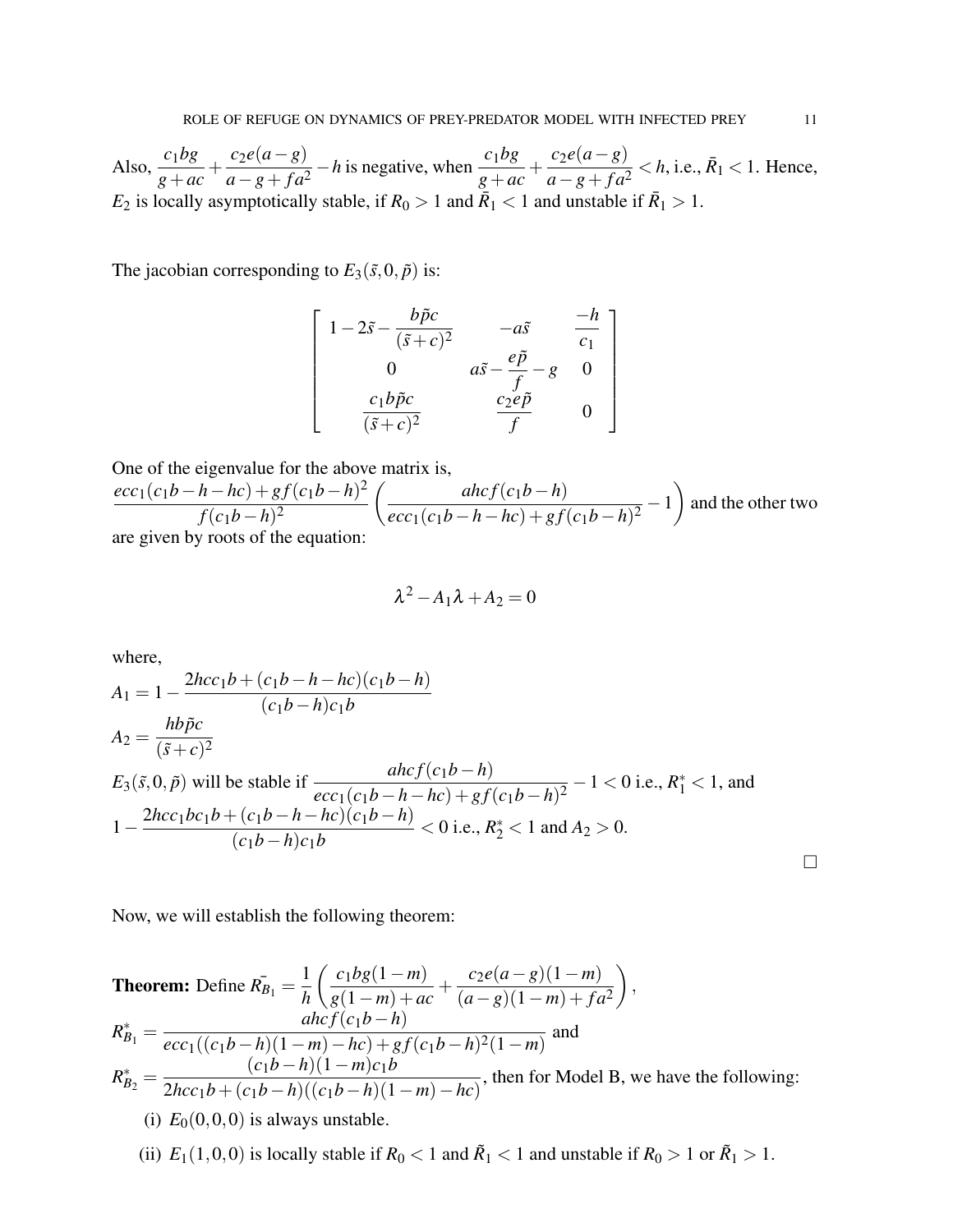- (iii) If  $R_0 > 1$  and  $\bar{R}_{B1} < 1$ , then predator extinction equilibrium point  $E_2(\bar{s}, \bar{t}, 0)$  is locally stable. If  $\bar{R}_{B1} > 1$  then  $E_2(\bar{s}, \bar{t}, 0)$  is unstable.
- (iv) If  $R_{B_1}^* < 1$  and  $R_{B_2}^* < 1$ , then disease free equilibrium point  $E_3(\tilde{s},0,\tilde{p})$  is locally asymptotically stable.
- (v) If  $R_{B_1}^* > 1$  or  $R_{B_2}^* > 1$ , then disease free equilibrium point  $E_3(\tilde{s},0,\tilde{p})$  is unstable.

*Proof.* :

At any point  $E_i(s, i, p)$ , the jacobian matrix formed for our system is given by:

(20)  
\n
$$
\begin{bmatrix}\n1-2s-ai - \frac{bpc(1-m)}{(s(1-m)+c)^2} & -as & -\frac{-bs(1-m)}{s(1-m)+c} \\
ai & as - \frac{epf(1-m)}{(i(1-m)+f)^2} - g & -\frac{ei(1-m)}{i(1-m)+f} \\
\frac{c_1bpc(1-m)}{(s(1-m)+c)^2} & \frac{c_2fep(1-m)}{(i(1-m)+f)^2} & \frac{c_1bs(1-m)}{s(1-m)+c} + \frac{c_2ei(1-m)}{i(1-m)+f} - h\n\end{bmatrix}
$$

The jacobian corresponding to  $E_0(0,0,0)$  is:

$$
\left[\begin{array}{ccc} 1 & 0 & 0 \\ 0 & -g & 0 \\ 0 & 0 & -h \end{array}\right]
$$

The corresponding eigenvalues with respect to the Jacobian are:

 $\lambda_1 = 1$ ,  $\lambda_2 = -g$  and  $\lambda_3 = -h$ . Since, one of the eigenvalues is always positive, therefore  $E_0$  is locally asymptotically unstable.

The jacobian corresponding to  $E_1$  is:

$$
\begin{bmatrix}\n-1 & -a & -\frac{b(1-m)}{(1-m)+c} \\
0 & a-g & 0 \\
0 & 0 & \frac{c_1b(1-m)}{(1-m)+c} - h\n\end{bmatrix}
$$

The corresponding eigenvalues with respect to the jacobian are:

 $\lambda_1 = -1$ ,  $\lambda_2 = a - g$  and  $\lambda_3 =$ *c*1*b*(1−*m*)  $\frac{C_1C_1 + R_2}{(1-m) + c} - h$ . Thus,  $E_1$  is attractor and hence locally stable only if  $a < g$  and  $\frac{c_1b(1-m)}{(1-a_1)^2}$  $\frac{C_1D(1-m)}{(1-m)+c} < h$  i. e.,  $R_0 < 1$  and  $\tilde{R}_1 < 1$ , and unstable if  $R_0 > 1$  or  $\tilde{R}_1 < 1$ . Thus, if  $E_1(1,0,0)$  is locally stable then  $E_2$  and  $E_3$  does not exist.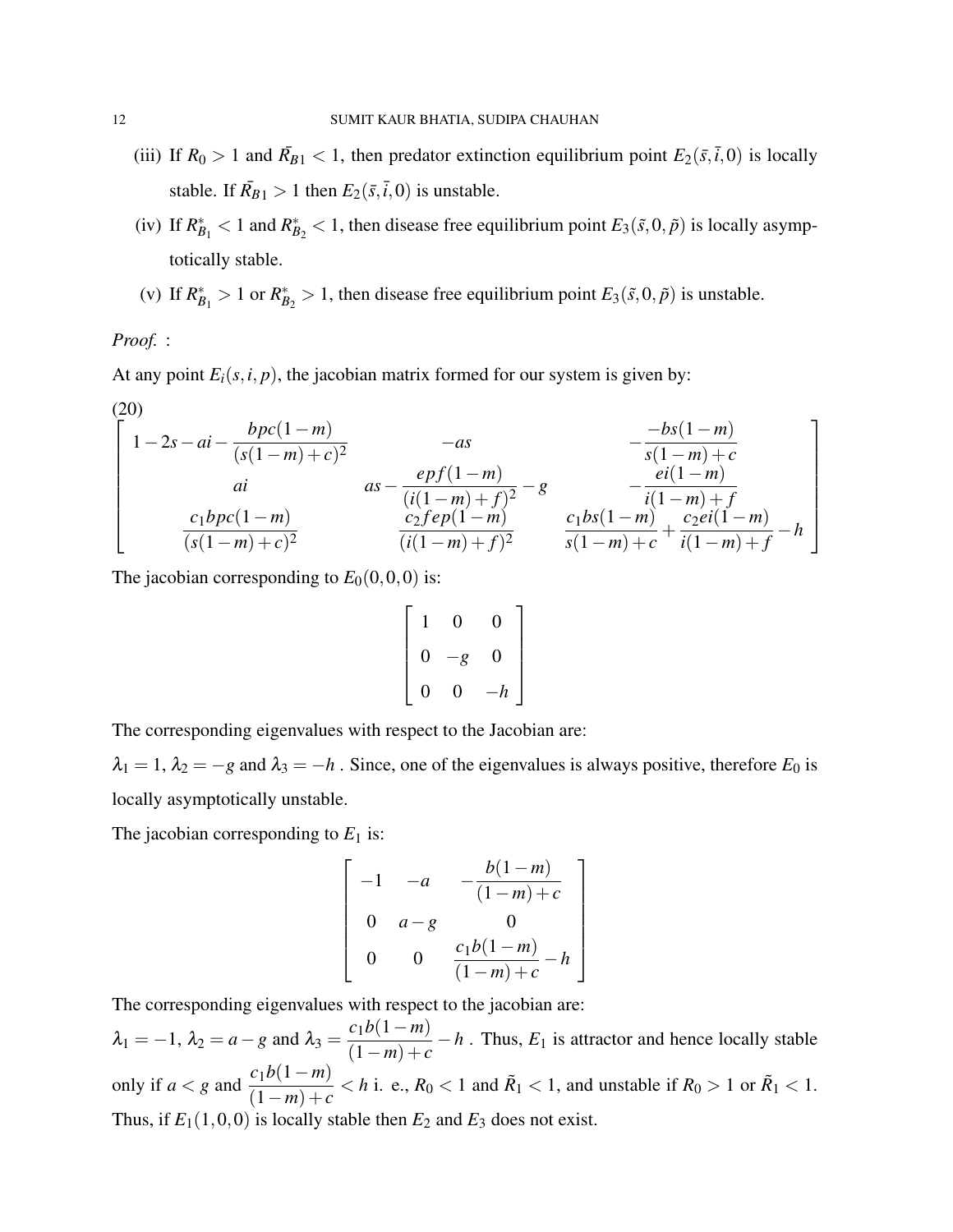The jacobian matrix for the above system with the equilibrium point  $E_2(\bar{s}, \bar{t}, 0)$  is given by:

$$
\begin{bmatrix}\n-\frac{g}{a} & -g & -\frac{bg(1-m)}{g(1-m)+ca} \\
1-\frac{g}{a} & 0 & -\frac{e(a-g)(1-m)}{(a-g)(1-m)+fa^2} \\
0 & 0 & \frac{c_1bg(1-m)}{g(1-m)+ac} + \frac{c_2e(a-g)(1-m)}{(a-g)(1-m)+fa^2} - h\n\end{bmatrix}
$$

The eigenvalues for the above matrix are:  $\frac{c_1bg(1-m)}{(1-m)}$ *g*(1−*m*) +*ac*  $+\frac{c_2e(a-g)(1-m)}{(1-c_2)(1-c_1)}$  $\frac{c_2c_3(a-s)(1-m)}{(a-g)(1-m)+fa^2} - h$  and roots of equation  $\lambda^2 + \frac{g}{g}$  $\frac{g}{a}\lambda + g(1-\frac{g}{a})$  $\frac{\delta}{a}$ ) = 0.

It can be easily seen that the roots of the quadratic equation are negative as sum of the roots is negative and product of roots is positive, when,  $a > g$ , .i.e.  $R_0 > 1$ . Also,  $\frac{c_1bg(1-m)}{g(1-m)+ac}$  $+$ *c*2*e*(*a*−*g*)(1−*m*)  $(a-g)(1-m) + fa^2$  $-h$  is negative, when  $\frac{c_1bg(1-m)}{(1-a_1)^2}$ *g*(1−*m*) +*ac*  $+\frac{c_2e(a-g)(1-m)}{(1-c_2)(1-c_1)}$  $\frac{c_2c(a-s)(1-m)}{(a-g)(1-m)+fa^2} < h$ , i.e.  $\bar{R_{B1}} < 1.$ 

Hence,  $E_2$  is locally asymptotically stable when  $R_0 > 1$  and  $\bar{R_{B1}} < 1$  and unstable when  $\bar{R_{B1}} > 1$ .

1

 $\overline{1}$  $\overline{1}$  $\overline{1}$  $\mathbf{I}$  $\vert$  $\overline{1}$  $\overline{1}$ 

The jacobian corresponding to  $E_3(\tilde{s},0,\tilde{p})$ :

(21) 
$$
\begin{bmatrix} 1 - 2\tilde{s} - \frac{b\tilde{p}c(1-m)}{(\tilde{s}(1-m) + c)^2} & -a\tilde{s} & -\frac{h}{c_1} \\ 0 & a\tilde{s} - \frac{e\tilde{p}(1-m)}{f} - g & 0 \\ \frac{c_1b\tilde{p}c(1-m)}{(\tilde{s}(1-m) + c)^2} & \frac{c_2e\tilde{p}(1-m)}{f} & 0 \end{bmatrix}
$$

One of the eigenvalues of the above matrix is,  $ecc_1((c_1b-h)(1-m)-hc) + gf(c_1b-h)^2(1-m)$ *f*(*c*1*b*−*h*) <sup>2</sup>(1−*m*)  $\left(R_{B_1}^{*}-1\right)$ where,  $R_{B_1}^* =$  $\int$ *ahc* $f(c_1b - h)$  $ecc_1((c_1b-h)(1-m)-hc) + gf(c_1b-h)^2(1-m)$ and the other two eigenvalues are given by roots of equation  $\lambda^2 + A_1 \lambda + A_2 = 0$ , where,

$$
A_1 = 1 - \frac{2hc_1b + (c_1b - h)((c_1b - h)(1 - m) - hc)}{(c_1b - h)(1 - m)c_1b}
$$

$$
A_2 = \frac{hb\tilde{p}c(1-m)}{(\tilde{s}(1-m)+c)^2}
$$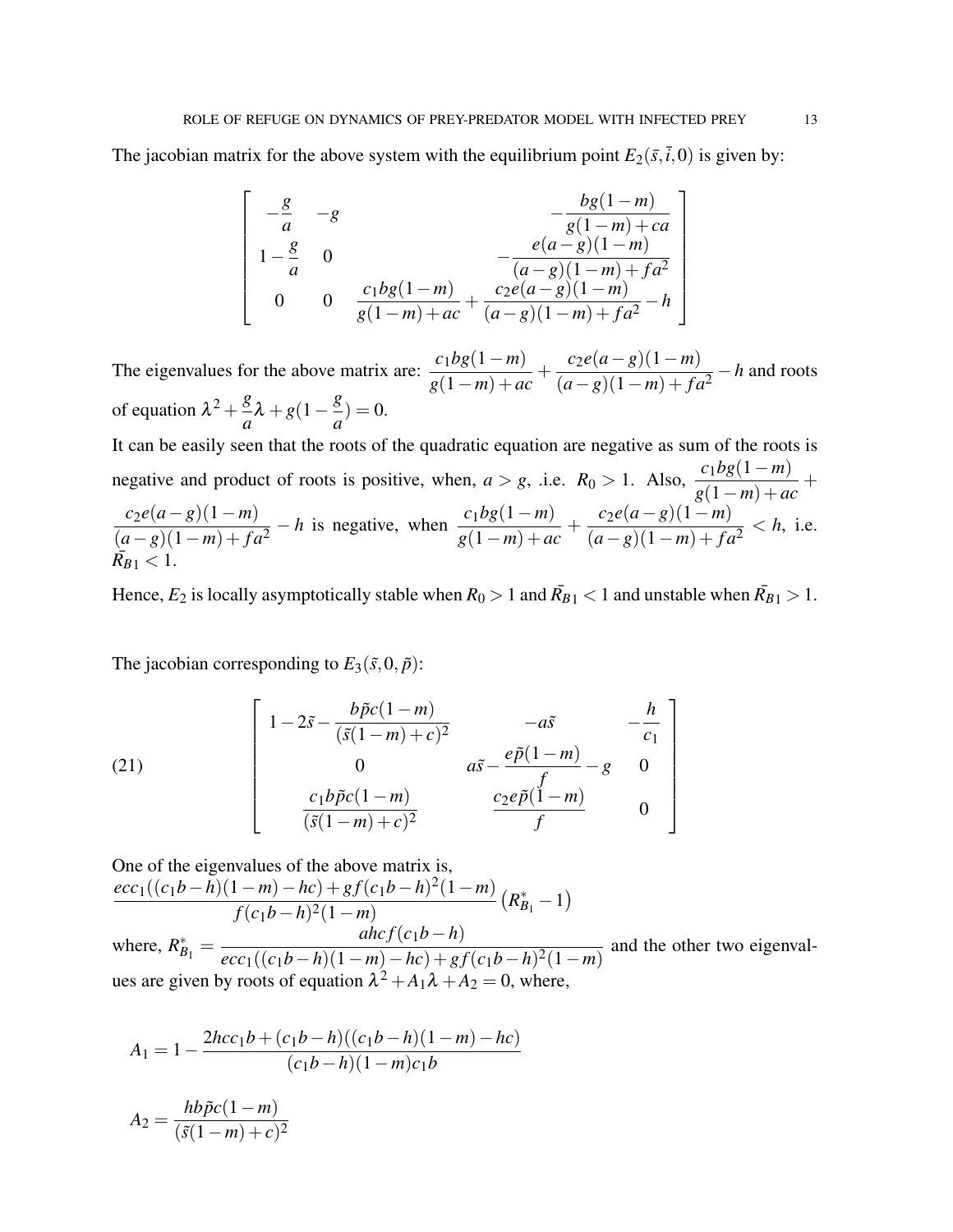$$
E_3(\tilde{s},0,\tilde{p}) \text{ will be stable if } \frac{ahcf(c_1b-h)}{ecc_1((c_1b-h)(1-m)-hc)+gf(c_1b-h)^2(1-m)}-1 < 0 \text{ i.e. } R_{B_1}^* < 1 \text{ and } 1 - \frac{2hcc_1b + (c_1b-h)((c_1b-h)(1-m)-hc)}{(c_1b-h)(1-m)c_1b} < 0 \text{ i.e., } R_{B_2}^* < 1 \text{ and } A_2 > 0.
$$

In the next section, we will study the local stability analysis of interior equilibrium point.

# 6. INTERIOR EQUILIBRIUM POINT AND ITS LOCAL STABILITY

The jacobian of Model A, for the interior point  $E^*(s^*, i^*, p^*)$  is:

$$
\begin{bmatrix}\n1 - 2s^* - ai^* - \frac{bp^*c}{(s^* + c)^2} & -as^* & -\frac{bs^*}{s^* + c} \\
ai^* & as^* - \frac{ep^*f}{(t^* + f)^2} - g & -\frac{ei^*}{t^* + f} \\
\frac{c_1bp^*c}{(s^* + c)^2} & \frac{c_2fe^{*}}{(t^* + f)^2} & \frac{c_1bs^*}{s^* + c} + \frac{c_2ei^*}{t^* + f} - h\n\end{bmatrix}
$$

Now, the Jacobian matrix for the interior point  $E^*(s^*, i^*, p^*)$  can be written as:

$$
\begin{bmatrix} A_{11} & A_{12} & A_{13} \\ A_{21} & A_{22} & A_{23} \\ A_{31} & A_{32} & A_{33} \end{bmatrix}
$$

where,

$$
A_{11} = 1 - 2s^* - ai^* - \frac{bp^*c}{(s^* + c)^2} = \frac{bsp}{(s + c)^2} - s, A_{12} = -as^*,
$$
  
\n
$$
A_{13} = -\frac{bs^*}{s^* + c}, A_{21} = ai^*,
$$
  
\n
$$
A_{22} = as^* - \frac{ep^*f}{(i^* + f)^2} - g = \frac{epi}{(i + f)^2}, A_{23} = -\frac{ei^*}{i^* + f}
$$
  
\n
$$
A_{31} = \frac{c_1bp^*c}{(s^* + c)^2}, A_{32} = \frac{c_2fep^*}{(i^* + f)^2}, A_{33} = \frac{c_1bs^*}{s^* + c} + \frac{c_2ei^*}{i^* + f} - h = 0
$$

we can form a characteristic equation of the jacobian in the following way:

$$
\lambda^3 + \sigma_1\lambda^2 + \sigma_2\lambda + \sigma_3 = 0
$$

where,

$$
\sigma_1 = -(A_{11} + A_{22})
$$
  
\n
$$
\sigma_2 = A_{11}A_{22} - A_{23}A_{32} - A_{12}A_{21} - A_{13}A_{31}
$$
  
\n
$$
\sigma_3 = A_{11}A_{23}A_{32} + A_{13}A_{31}A_{22} - A_{12}A_{23}A_{31} - A_{13}A_{21}A_{32}
$$

By substituting values of A's, we can see that,  $\sigma_1 > 0$ , if  $s >$ *bsp*  $\frac{^{-1}(s+1)^2}{(s+c)^2}$ *epi*  $\frac{c_{P}^{i}}{(i+f)^{2}}$ .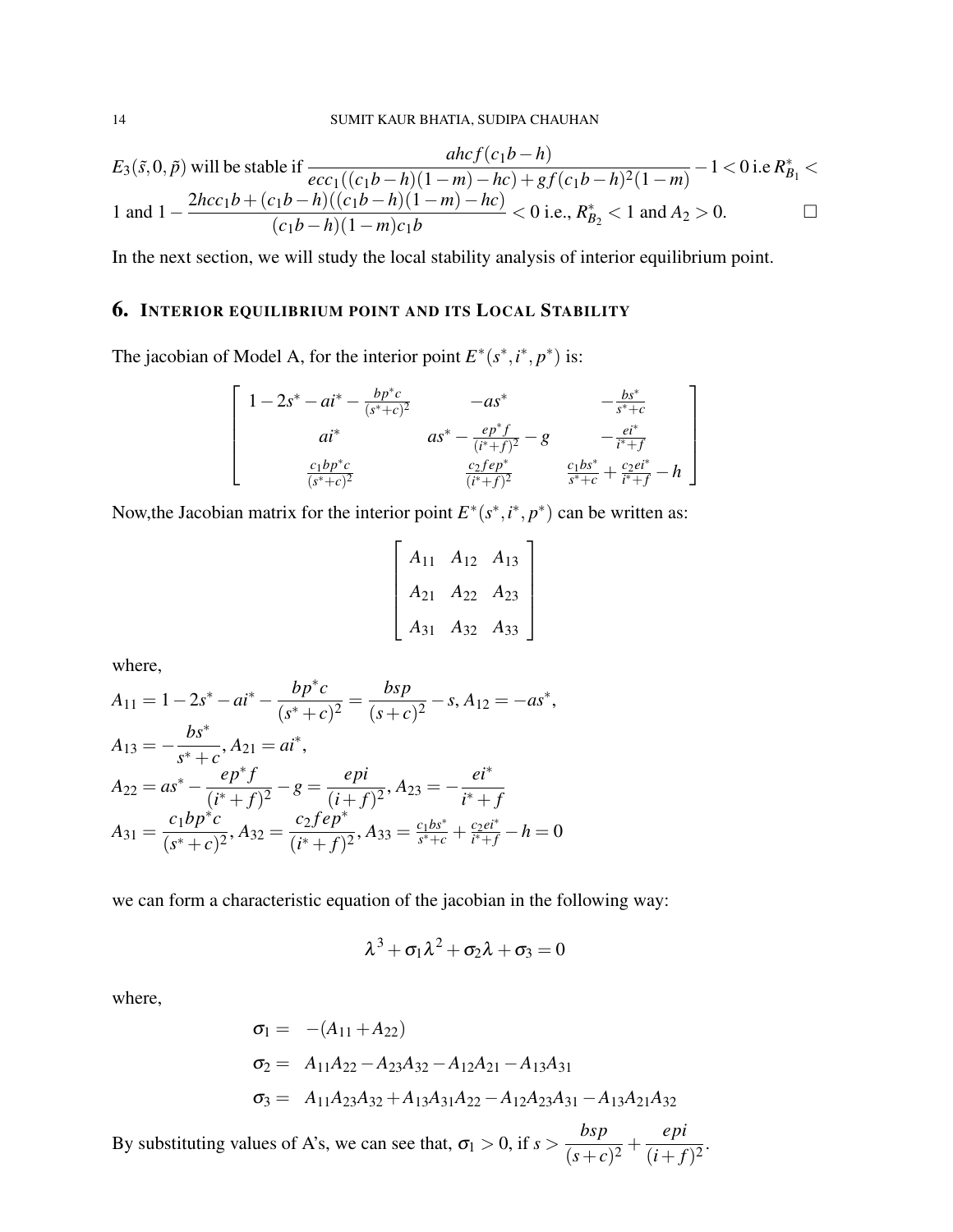Now, we will evaluate the value of  $(\sigma_1 \sigma_2 - \sigma_3)$ , which is as follows:  $\sigma_1 \sigma_2 - \sigma_3 = A_{11}(-A_{11}A_{22}+A_{12}A_{21}+A_{13}A_{31})+A_{22}(-A_{11}A_{22}+A_{12}A_{21}+A_{23}A_{32})+A_{12}A_{23}A_{31}+$  $A_{13}A_{21}A_{32}$ .

It is easy to see that,  $\sigma_1 \sigma_2 - \sigma_3 > 0$ , if  $(-A_{11}A_{22} + A_{12}A_{21} + A_{13}A_{31}) < 0$ ,  $(-A_{11}A_{22} + A_{12}A_{21} + A_{13}A_{31})$  $A_{23}A_{32}$ ) > 0 and  $A_{12}A_{23}A_{31} + A_{13}A_{21}A_{32}$  > 0.

Now,  $(-A_{11}A_{22} + A_{12}A_{21} + A_{13}A_{31}) < 0$  if,

(22) 
$$
(s - \frac{bsp}{(s+c)^2})\left(\frac{epi}{(i+f)^2}\right) - a^2si - \frac{bs}{s+c} \frac{cc_1bp}{(s+c)^2} < 0
$$

Also,  $(-A_{11}A_{22} + A_{12}A_{21} + A_{23}A_{32}) > 0$ , if,

(23) 
$$
(s - \frac{bsp}{(s+c)^2})\left(\frac{epi}{(i+f)^2}\right) - a^2si - \frac{ei}{i+f} \frac{c_2 f e p}{(i+f)^2} > 0
$$

From (22), (23) and by substituting values of all A's in  $A_{12}A_{23}A_{31} + A_{13}A_{21}A_{32} > 0$  it is easy to compute that,  $\sigma_1 \sigma_2 - \sigma_3 > 0$  if following conditions hold.

(i) 
$$
\frac{c_2fie^2p}{(i+f)^3} < \left(s - \frac{bsp}{(s+c)^2}\right)\left(\frac{epi}{(i+f)^2}\right) - a^2si < \frac{cc_1b^2sp}{(s+c)^3}
$$
\n(ii)  $cc_1(i+f) - c_2f(s+c) > 0$ 

As,  $A_{11}A_{23}A_{32} > 0$ , we can see that,  $\sigma_3 > 0$  if,

(24) 
$$
A_{13}A_{31}A_{22}-A_{12}A_{23}A_{31}-A_{13}A_{21}A_{32}>0.
$$

Again substituting values of A's in (24), we can easily compute that  $\sigma_3 > 0$  if  $(-c_1cbp - c_2b$  $ac_1c(s+c)(i+f) + ac_2f(s+c)^2) > 0.$ 

Since, sufficient conditions of Routh Hurwitz criteria are satisfied, thus  $E^*(s^*, i^*, p^*)$  is locally asymptotically stable for Model A.

Now, we will establish the conditions for local stability of interior equilibrium point of Model B.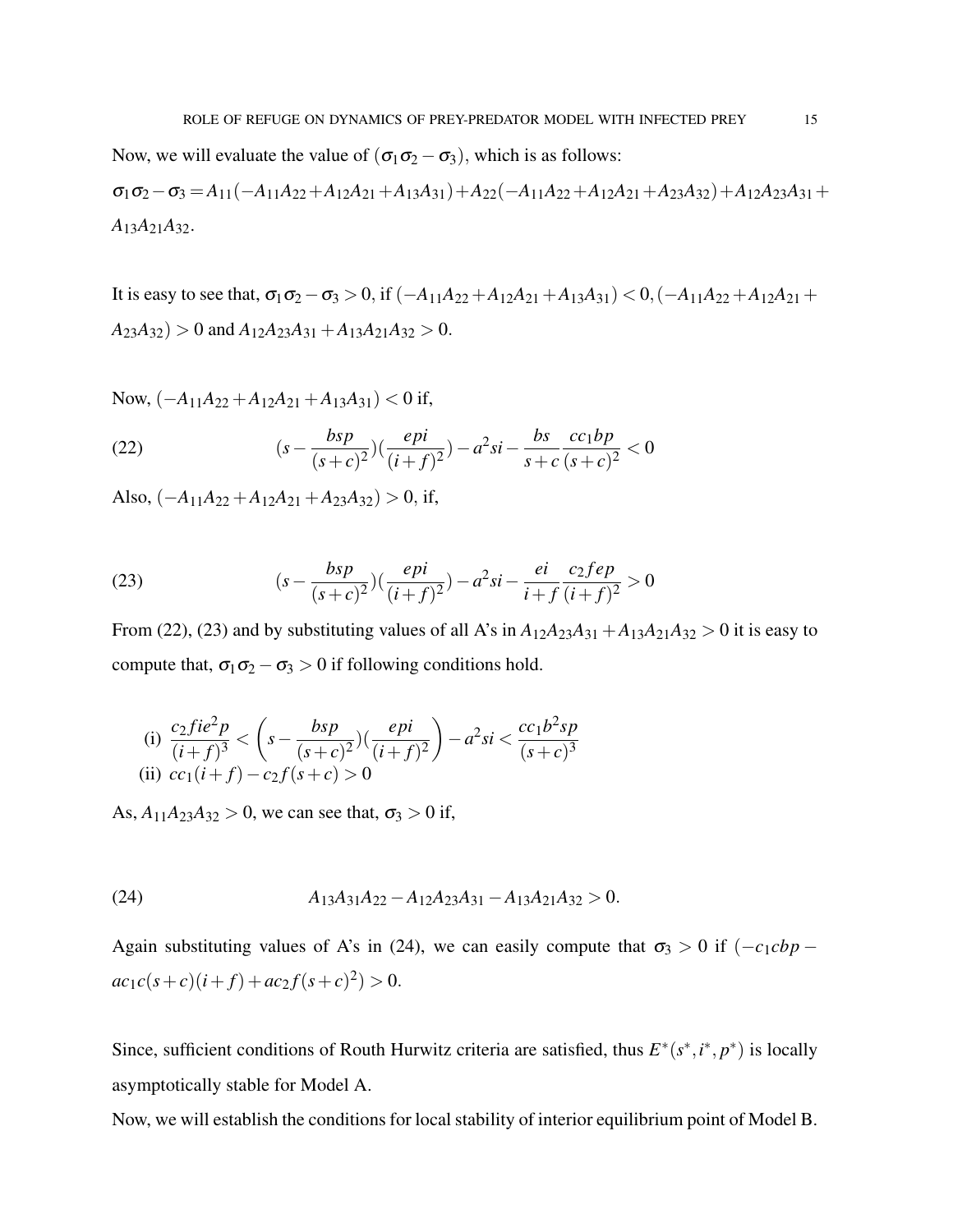The jacobian of Model B, for the interior point  $E^*(s^*, i^*, p^*)$  is:

$$
\begin{bmatrix} A_{11} & A_{12} & A_{13} \\ A_{21} & A_{22} & A_{23} \\ A_{31} & A_{32} & A_{33} \end{bmatrix}
$$

where,

$$
A_{11} = 1 - 2s^* - ai^* - \frac{(1-m)b p^* c}{((1-m)s^* + c)^2} = \frac{(1-m)^2 b s p}{((1-m)s + c)^2} - s, A_{12} = -as^*,
$$
  
\n
$$
A_{13} = -\frac{(1-m)b s^*}{(1-m)s^* + c}, A_{21} = ai^*,
$$
  
\n
$$
A_{22} = as^* - \frac{(1-m)e p^* f}{((1-m)i^* + f)^2} - g = \frac{(1-m)^2 e p i}{((1-m)i + f)^2}, A_{23} = -\frac{(1-m)e i^*}{(1-m)i^* + f}
$$
  
\n
$$
A_{31} = \frac{(1-m)c_1 b p^* c}{((1-m)s^* + c)^2}, A_{32} = \frac{(1-m)c_2 f e p^*}{((1-m)i^* + f)^2},
$$
  
\n
$$
A_{33} = \frac{(1-m)c_1 bs^*}{(1-m)s^* + c} + \frac{(1-m)c_2 ei^*}{(1-m)i^* + f} - h = 0
$$

The local stability analysis of interior equilibrium point for Model B will be on the same lines.  $E^*(s^*, i^*, p^*)$  is locally asymptotically stable for Model B if following conditions hold:

(i) 
$$
s > \frac{(1-m)^2 bsp}{((1-m)s + c)^2} + \frac{(1-m)^2 epi}{((1-m)i + f)^2}
$$
  
\n(ii)  $\frac{(1-m)^2 c_2 f i e^2 p}{((1-m)i + f)^3} < \left(s - \frac{(1-m)^2 bsp}{((1-m)s + c)^2}\right) \left(\frac{(1-m)^2 epi}{((1-m)i + f)^2}\right) - a^2 si < \frac{(1-m)^2 c_1 b^2 sp}{((1-m)s + c)^3}$   
\n(iii)  $cc_1 ((1-m)i + f) - c_2 f ((1-m)s + c) > 0$   
\n(iv)  $-(1-m)^2 c_1 cbp - ac_1 c ((1-m)s + c)((1-m)i + f) + ac_2 f ((1-m)s + c)^2 > 0$ .

Now, we will study the dynamical behavior of interior equilibrium point of Model B, depending upon parameter *m*.

### 6.1. Transverslity condition for Hopf Bifurcation

The system enters into the Hopf-bifurcation around the positive equilibrium  $E^*$  for the parameter  $m = m^*$  if the transversality criteria [26]

$$
\left[\frac{dRe(\lambda(m))}{dm}\right]_{m=m^*}\neq 0
$$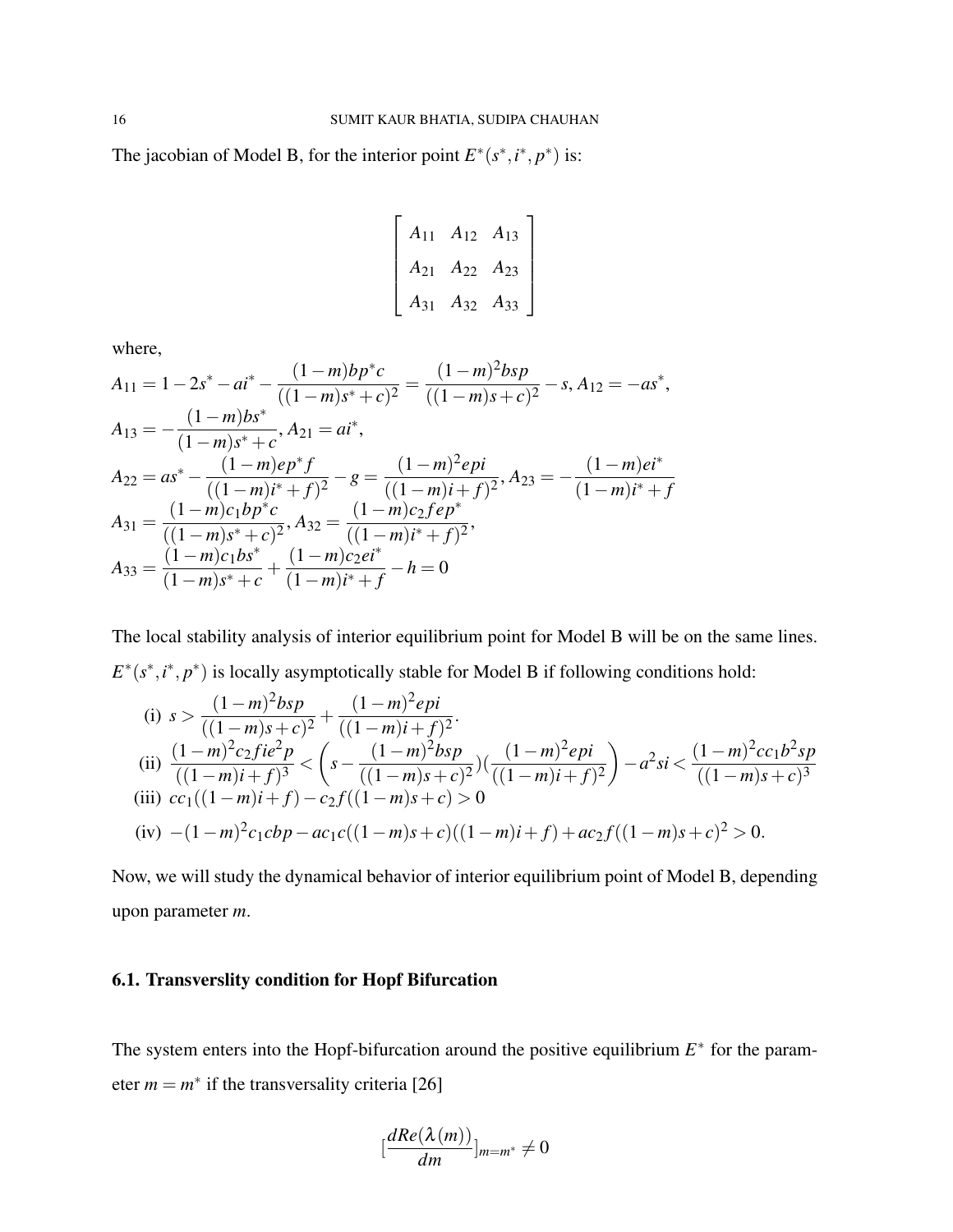holds .

We will show that in our case, if the following conditions hold, then the transversality criteria is satisfied and the system transits into instability i.e., we find the point at which there exists a pair of conjugate symmetric eigenvalues on the imaginary axis. The conditions are as follows:

(i )  $\sigma_1(m^*) > 0$ .

(ii) 
$$
\sigma_1(m^*)\sigma_2(m^*) - \sigma_3(m^*) = 0.
$$

(iii) 
$$
(\sigma_1(m^*)\sigma_2(m^*))' < \sigma'_3(m^*).
$$

Let *m* be the refuge rate. We assume that the interior point  $E^*$  is asymptotically stable. Our interest is on the parameter  $m$  that whether  $E^*$  loses its stability with the change in the parameter *m* i.e., we assume *m* as the bifurcation parameter, then there exists a critical value  $m^*$  such that  $\sigma_1(m^*) > 0$ ,  $\sigma_1(m^*) \sigma_2(m^*) - \sigma_3(m^*) = 0$ ,  $[\sigma_1(m^*) \sigma_2(m^*)] < \sigma_3'(m^*)$ . For the occurrence of Hopf-bifurcation, the characteristic equation must be obtained of the kind,:

(25) 
$$
(\lambda^2 (m^*) + \sigma_2 (m^*)) (\lambda (m^*) + \sigma_1 (m^*)) = 0
$$

which has corresponding eigenvalues  $\lambda_1(m^*)=i\sqrt{\sigma_2(m^*)}$ ,  $\lambda_2=-i\sqrt{\sigma_2(m^*)}$ ,  $\lambda_3=-\sigma_1(m^*)$  < 0.

The roots for all *m* tends to be in the form:

$$
\lambda_1(m) = \mu(m) + i\nu(m),
$$
  
\n
$$
\lambda_2(m) = \mu(m) - i\nu(m),
$$
  
\n
$$
\lambda_3(m) = -\sigma_1(m)
$$

Now, the transversality condition  $\left[\frac{dRe(\lambda_j(m))}{dm}\right]_{m=m^*} \neq 0, j = 1, 2$  will be verified on substituting  $\lambda_j(m) = \mu(m) \pm i\nu(m)$  in the equation (25) and then the derivative is calculated, we get

(26) 
$$
F(m)\mu'(m) - G(m)\nu'(m) + H(m) = 0
$$

(27) 
$$
G(m)\mu^{'}(m) + F(m)\nu^{'}(m) + I(m) = 0
$$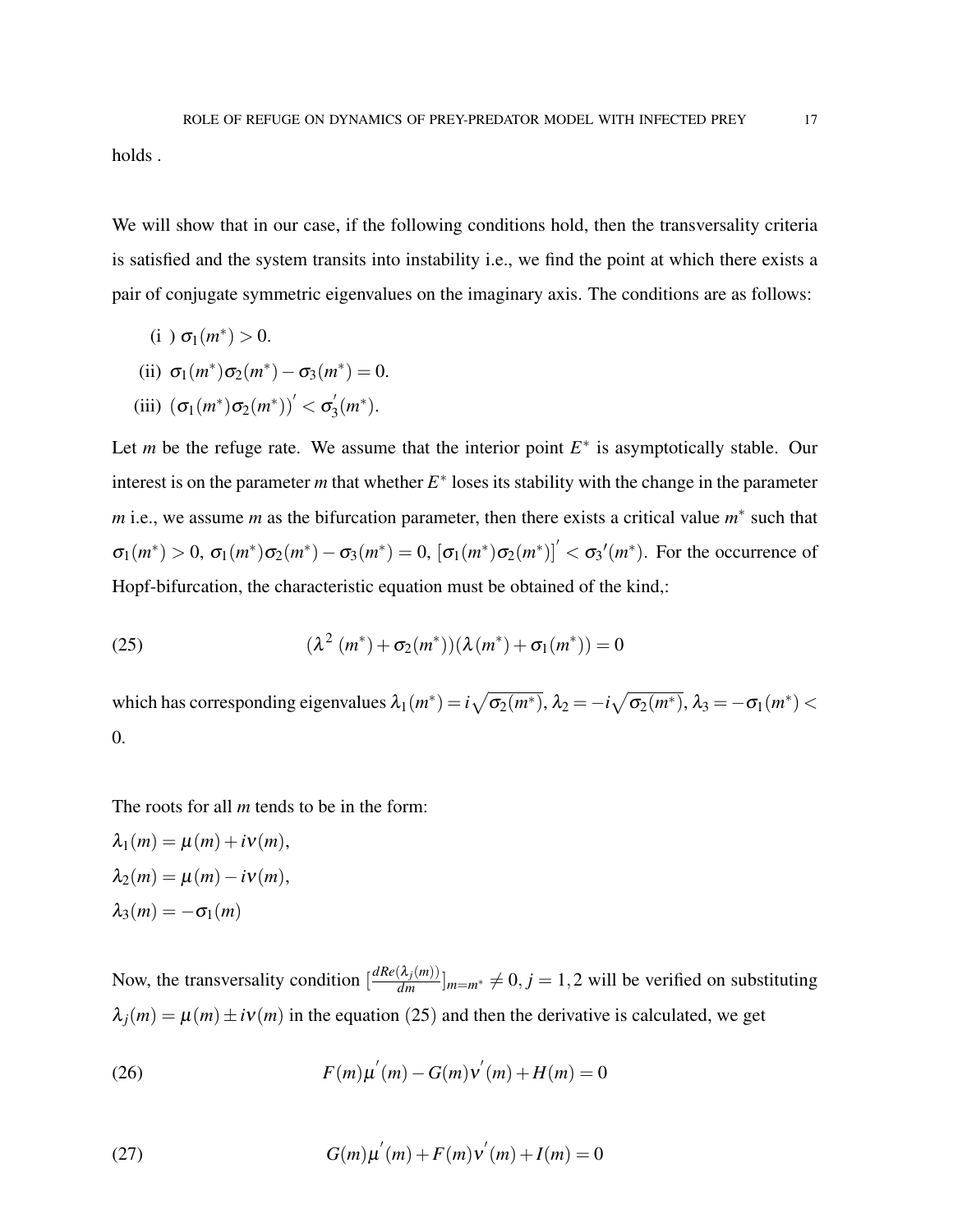where,

$$
F(m) = 3\mu^{2}(m) + 2\sigma_{1}(m)\mu(m) + \sigma_{2}(m) + \sigma_{2}(m) - 3v^{2}(m)
$$

$$
G(m) = 6\mu(m)v(m) + 2\sigma_1(m)v(m)
$$

$$
H(m) = \mu^2(m)\sigma(m) + \sigma'_2(m)\mu(m) + \sigma'_2(m) - \sigma'_1(m)v^2(m)
$$

$$
I(m) = 2\mu(m)v(m)\sigma'_1(m) + \sigma'_2(m)v(m)
$$

We Know that  $\mu(m^*) = 0$ ,  $v(m^*) = \sqrt{\sigma_2(m^*)}$ , which results in

$$
F(m^*) = -2\sigma_2(m^*)
$$
  
\n
$$
G(m^*) = 2\sigma_1(m^*) \sqrt{\sigma_2(m^*)}
$$
  
\n
$$
H(m^*) = \sigma'_3(m^*) - \sigma'_1(m^*) \sigma_2(m^*)
$$
  
\n
$$
I(m^*) = \sigma'_2(m^*) \sqrt{\sigma_2(m^*)}
$$

We now determine the value for  $\mu'(m^*)$  using the equation (26),(27) we get,

$$
\left[\frac{dRe(\lambda_j(m))}{dm}\right]_{m=m^*} = \mu'(m)_{m=m^*} = -\frac{G(m^*)I(m^*)+F(m^*)H(m^*)}{F^2(m^*)+G^2(m^*)}
$$

(28) 
$$
= \frac{\sigma'_{3}(m^{*}) - \sigma'_{1}(m^{*})\sigma_{2}(m^{*}) - \sigma_{1}(m^{*})\sigma'_{2}(m^{*})}{\sigma_{1}^{2}(m^{*}) + \sigma_{2}(m^{*})} > 0
$$

If  $[\sigma_1(m^*)\sigma_2(m^*)]'< \sigma'_3$  $\mathcal{A}_3(m^*)$  and  $\lambda_3(m^*) = -\sigma_1(m^*) < 0$  which clearly implies that the transversality conditions hold. So, therefore, at  $m = m^*$ , the Hopf-bifurcation will take place.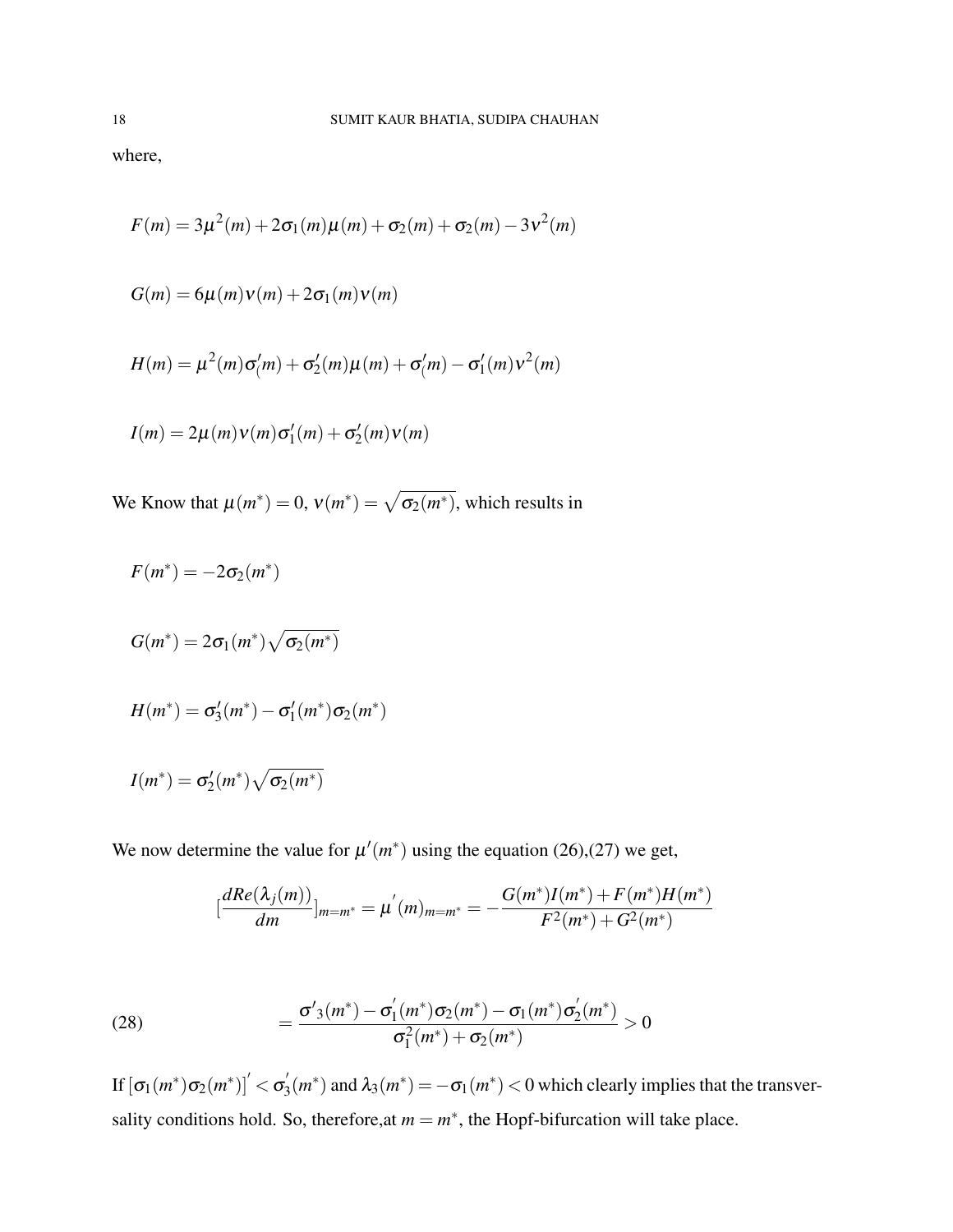**Remark:** Notice that (28) is a stronger statement than the transversality condition since it implies that at critical value, the eigenvalues cross the imaginary axis from left to right with nonzero velocity, i.e., the system transits from stability to instability via Hopf bifurcation. We note that the system transits into instability when the very first conjugate pair of eigenvalues, crosses the imaginary axis from left to right (as dictated by the positivity of the derivative in (28)).

# 7. PERMANENCE

In this section, we will establish the permanence of Model A and Model B.

**Theorem:** If  $R_0 > 1, R_1 > 1, R_1 > 1$  and  $R_1^* > 1$ , then Model A is permanent.

*Proof.* We consider the average Lyapunov function  $V = s^{a_1} i^{a_2} p^{a_3}$  where  $a_i > 0$  ( $i = 1, 2, 3$ ) then,

$$
\frac{\dot{V}}{V} = a_1 \frac{\dot{s}}{s} + a_2 \frac{\dot{i}}{t} + a_3 \frac{\dot{p}}{p}
$$
\n
$$
= a_1 (1 - s - ai - \frac{bp}{s + c}) + a_2 (as - \frac{ep}{i + f} - g) + a_3 (\frac{c_1 bs}{s + c} + \frac{c_2 ei}{i + f} - h) = \psi(s, i, p)
$$

Let  $a_1 > a_2g + a_3h$ . Then,

$$
\psi(E_0) = a_1 - a_2g - a_3h > 0
$$
  
\n
$$
\psi(E_1) = a_2(a-g) + a_3(\frac{c_1b}{1+c} - h) > 0 \text{ when } R_0 > 1 \text{ and } R_1 > 1
$$
  
\n
$$
\psi(E_2) = a_3(\bar{R}_1 - 1) > 0 \text{ when } \bar{R}_1 > 1
$$
  
\n
$$
\psi(E_3) = a_2(R_1^* - 1) > 0 \text{ when } R_1^* > 1
$$

 $\Box$ 

Thus, Model A is permanent if  $R_0 > 1, R_1 > 1, \overline{R_1} > 1$  and  $R_1^* > 1$  by [22].

Proof for permanence of Model B will follow on similar lines.

# 8. NUMERICAL EXAMPLE

In this section, we have studied numerically dynamical behavior of the following systems:

(a) Model without infection and without refuge  $(m = 0)$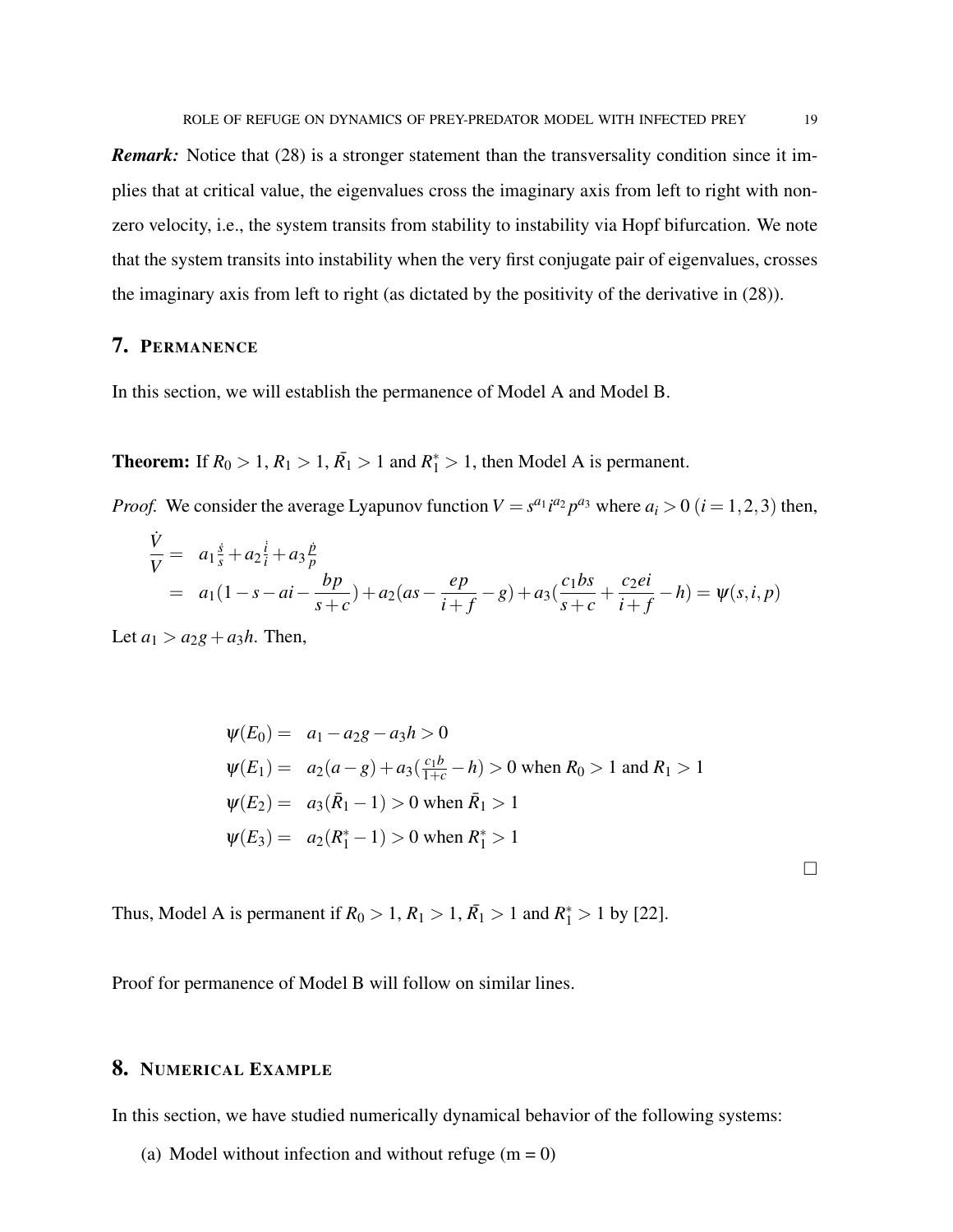- (b) Model without infection and with refuge (m =  $0.5$ , m =  $0.34$ )
- (c) Model with infection and without refuge  $(m = 0)$
- (d) Model with infection and with refuge  $(m = 0.5)$

The above models have been studied with the following set of parameters:  $r = 10$ ,  $m = 0$ , 0.34, 0.5,  $\beta_1 =$  $0.2, 0.6, \beta_2 = 0.6, K = 100, \gamma = 0.09, c_1 = 0.01, c_2 = 0.02, a = 0.02$ 

- (1) Model without infection and without refuge is showing an oscillatory behavior, but as we increase m (refuge), oscillations have damped and by further increasing m to 0.5 the model exhibits stable behavior (Figure 1, 2, 3), which means that if  $0 \le m \le 0.5$ , then the system is unstable and becomes stable by increasing m (refuge).
- (2) Model with infection and without refuge exhibits oscillatory behavior (Figure 4, 5). Although, Model with infection and with refuge ( $m = 0.5$ ) also exhibits oscillatory behavior (Figure 6, 7) but oscillations have damped thus showing that refuge can decrease chaos in the system but still the system is not stable due to infection (Figure 3, 6). Also, the graphs show that the survival of the predator is more when there is no refuge as more prey is available for predation (Figure 4, 6, 5, 7).
- (3) Interaction rate of predator with susceptible( $\beta_1$ ) and infected prey ( $\beta_2$ ) also plays a very important role in shaping the dynamics of the system. If  $\beta_1 < \beta_2$ , then the oscillations of prey population are more damped in comparison to the case ( $\beta_1 = \beta_2$ ) for the model with infection and with refuge. (Figure 6, 7).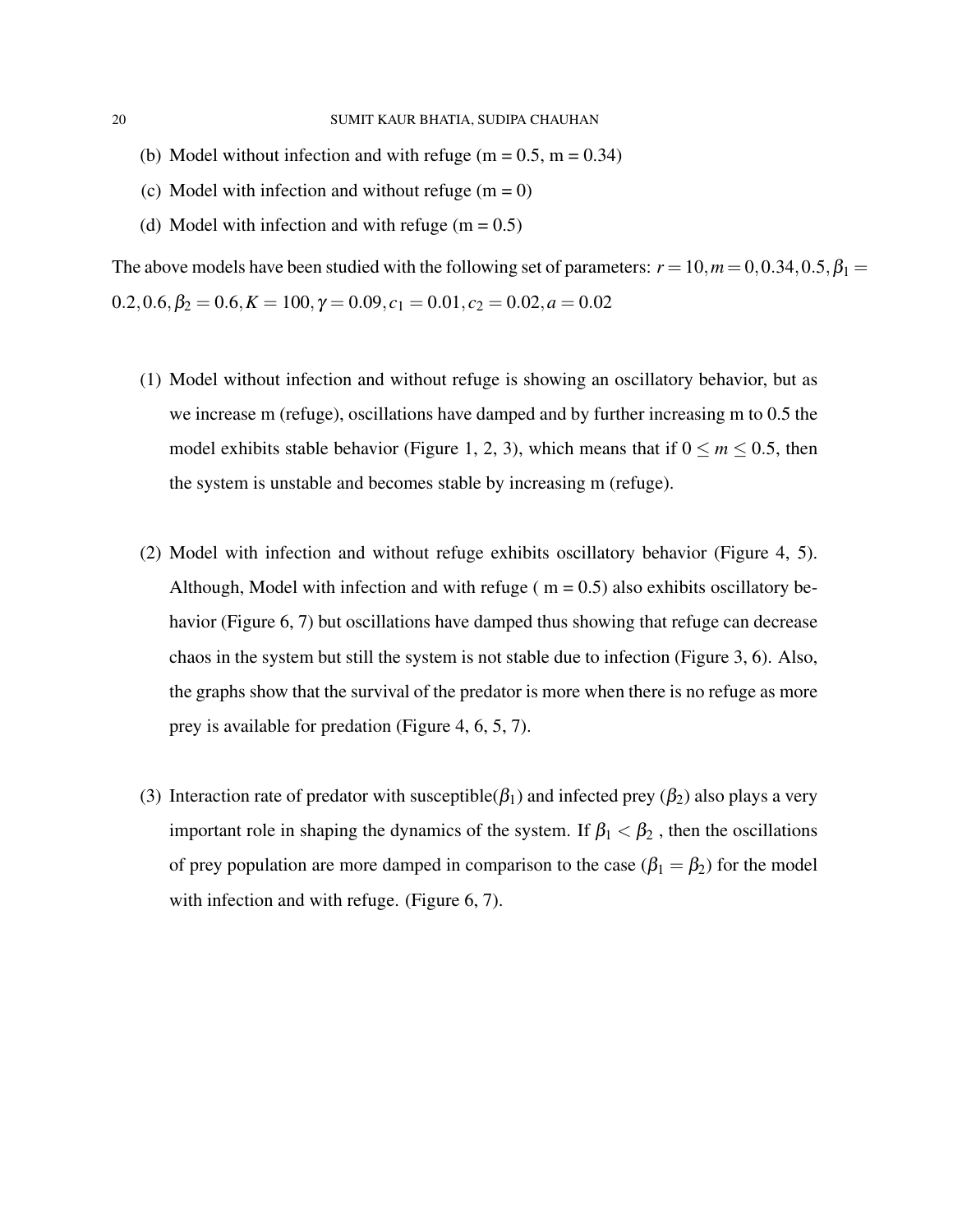

FIGURE 1. Without Infection, m = 0,  $\beta_1 = 0.6$ , K = 100,  $\gamma = 0.09$ 



FIGURE 2. Without Infection, m = 0.34,  $\beta_1 = 0.6$ , K = 100,  $\gamma = 0.09$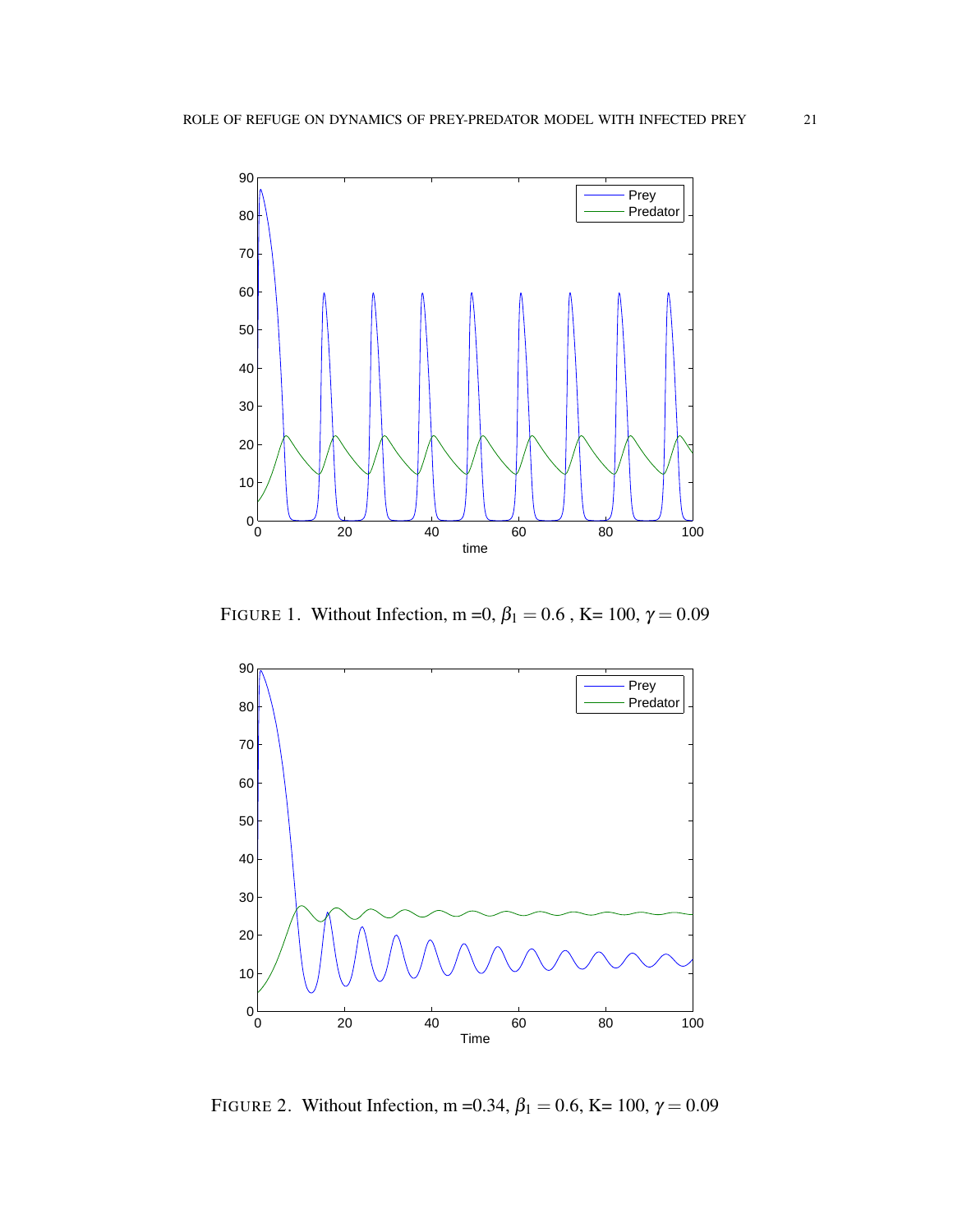

FIGURE 3. Without Infection, m = 0.5,  $\beta_1 = 0.6$ , K = 100,  $\gamma = 0.09$ 



FIGURE 4. With Infection m = 0,  $\beta_1 = 0.6, \beta_2 = 0.6, K = 100, \gamma = 0.09$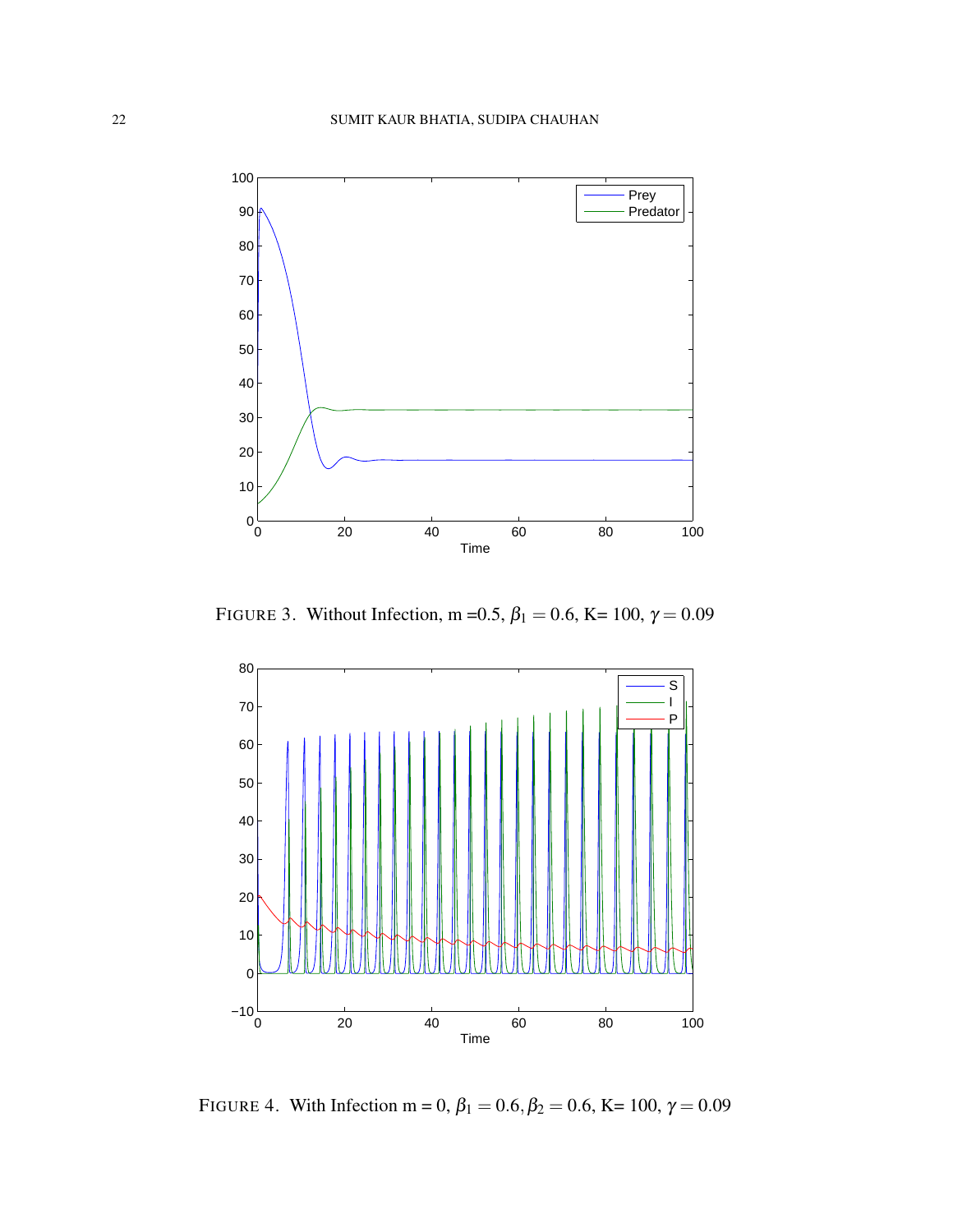

FIGURE 5. With Infection m = 0,  $\beta_1 = 0.2, \beta_2 = 0.6$ , K = 100,  $\gamma = 0.09$ 



FIGURE 6. With Infection m = 0.5,  $\beta_1 = 0.6, \beta_2 = 0.6, K = 100, \gamma = 0.09$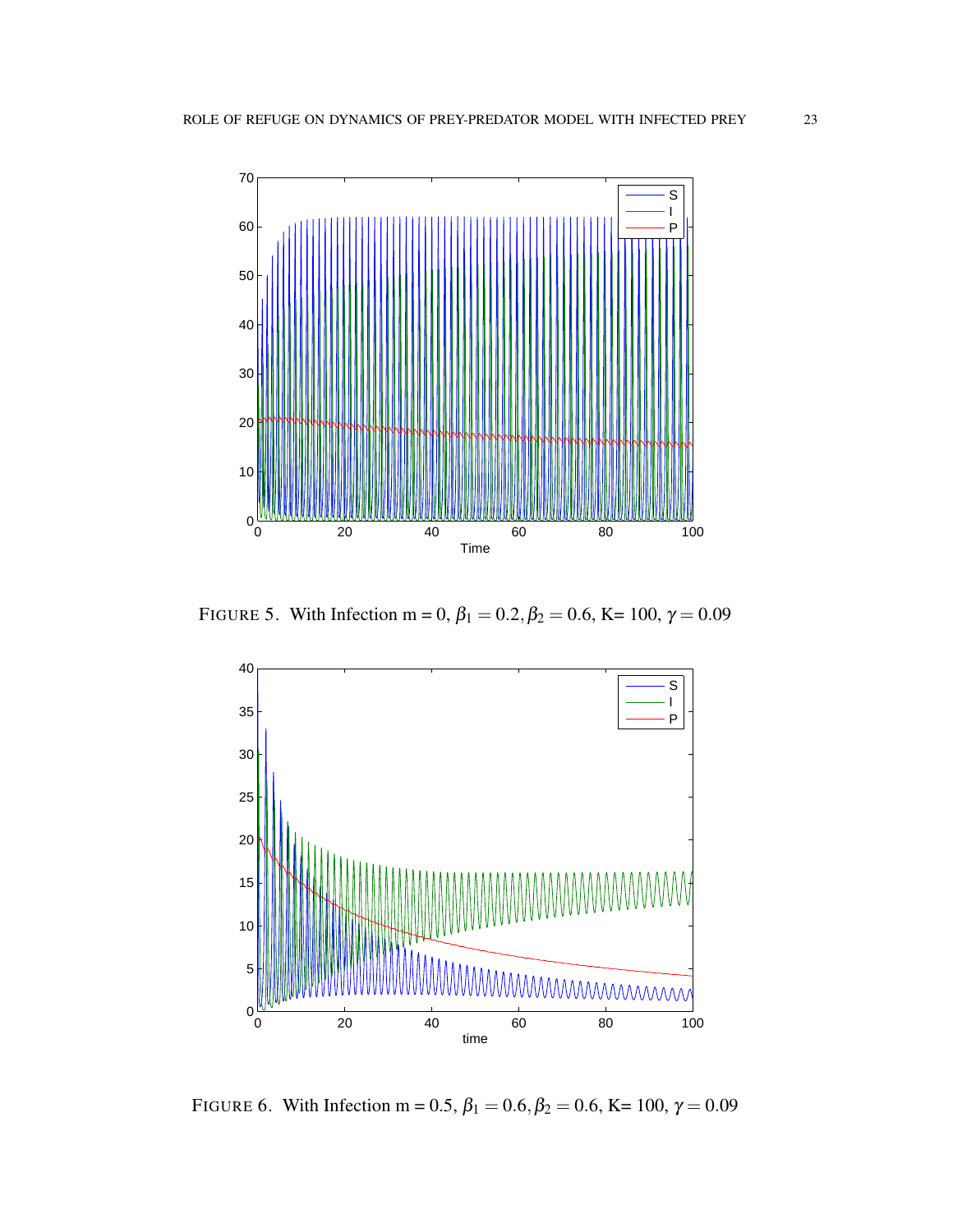

FIGURE 7. With Infection m = 0.5,  $\beta_1 = 0.2, \beta_2 = 0.6$ , K = 100,  $\gamma = 0.09$ 

# 9. CONCLUSION

The prime focus of this paper is to study the effect of refuge and infection on a prey-predator model. It is assumed, that the prey is infected and infected prey is more vulnerable to predation as compared to susceptible prey. The existence and local stability analysis of the model with and without refuge has also been studied. The parameter m (refuge) plays a vital role in shaping the dynamics of the model. Interior equilibrium point of the system is unstable in the range  $0 \le m <$ 0.5 and approaches stability when  $m \geq 0.5$  in case of model without infection. In case of model with infection, the system exhibits oscillatory behavior even at  $m = 0.5$  due to the effect of infection. Availability of refuge for prey population can control the oscillatory behavior of prey predator system. Further, if the interaction rate between susceptible and predator population  $\beta_1$ is less than the interaction rate between infected and predator population  $\beta_2$ , as is the case in most real life situations where infected is less likely to defend itself from predation, then the interior equilibrium point is  $S = 2.5974$ ,  $I = 15.6748$ ,  $P = 6.2930$  (Figure 7) whereas  $\beta_1 = \beta_2$ ,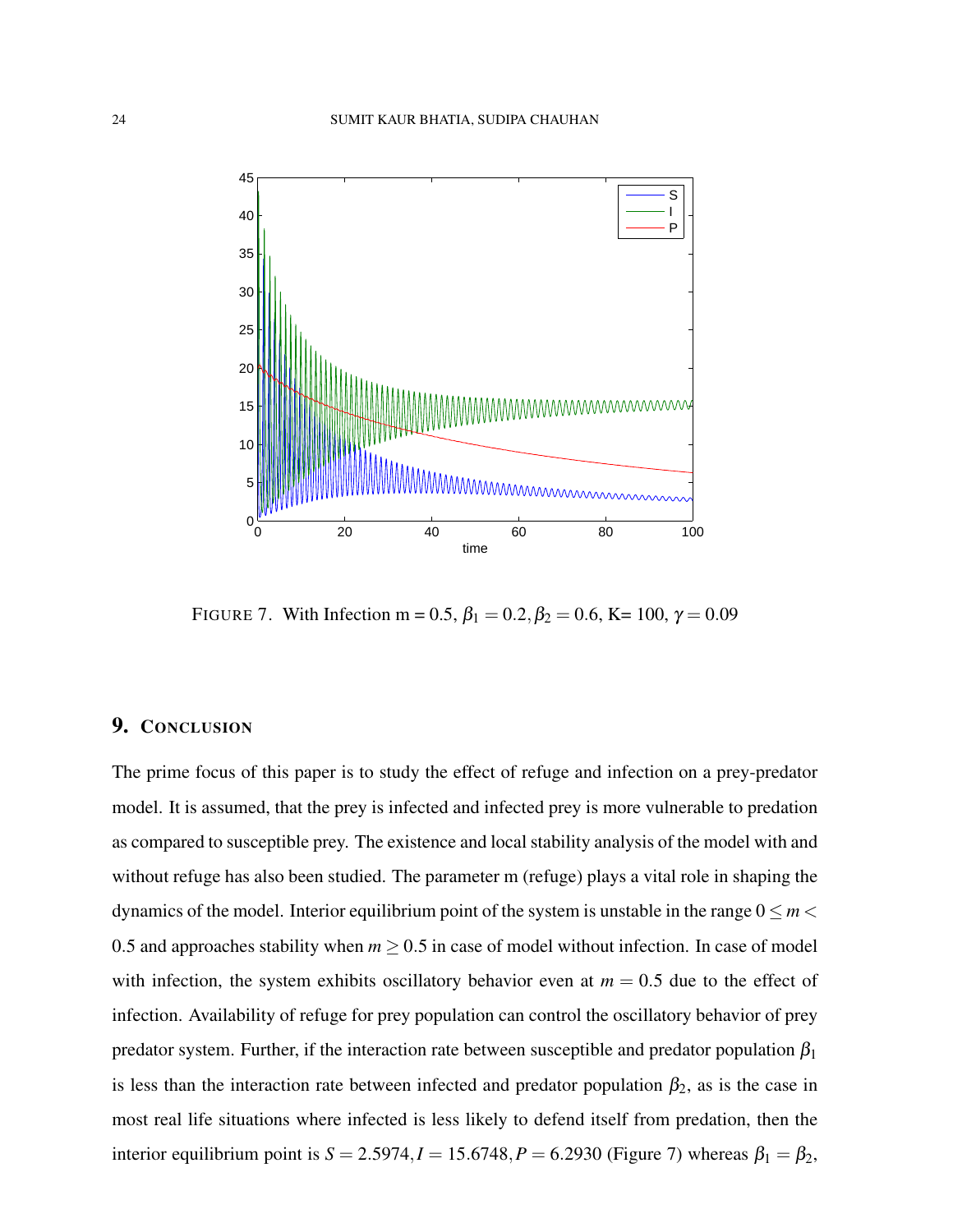then the interior equilibrium point is  $S = 1.4991, I = 16.067, P = 4.1647$  (Figure 6) which means more susceptible, and less infected will survive in the case when  $\beta_1 < \beta_2$  as expected. Lastly, the persistence of the system has also been studied.

### Conflict of Interests

The authors declare that there is no conflict of interests.

#### **REFERENCES**

- [1] A. A. Berryman, The Orgins and Evolution of Predator-Prey Theory, Ecology, 73(5) (1992), 1530 –1535.
- [2] R. M. Anderson & R. M. May, The invasion, persistence and spread of infectious diseases within animal and plant communities, Philos. Trans. R. Soc. Lond., Ser. B, 314(1167) (1986), 533 –570.
- [3] K. P. Hadeler & H. I. Freedman, Predator-prey populations with parasitic infection, J. Math. Biol. 27(6) (1989), 609 –631.
- [4] X. Liu, Bifurcation of an eco-epidemiological model with a nonlinear incidence rate, Appl. Math. Comput. 218(5) (2011), 2300 –2309.
- [5] J. Chattopadhyay & O. Arino, A predator-prey model with disease in the prey, Nonlinear Anal., Theory Methods Appl. 36(6) (1999), 747 –766.
- [6] J. Chattopadhyay & N. Bairagi, Pelicans at risk in Salton sea an eco-epidemiological model, Ecol. Model. 136(2-3) (2001), 103 –112.
- [7] X. Niu, T. Zhang & Z. Teng, The asymptotic behavior of a nonautonomous eco-epidemic model with disease in the prey, Appl. Math. Model. 35(1) (2011), 457 –470.
- [8] X. Shi, J. Cui & X. Zhou, Stability and Hopf bifurcation analysis of an eco-epidemic model with a stage structure, Nonlinear Anal., Theory Methods Appl. 74(4) (2011), 1088 –1106.
- [9] E. Venturino, Epidemics in predator-prey models: disease in the predators, IMA Journal of Mathematics Appl. Med. Biol. 19(3) (2002), 185 –205.
- [10] H. W. Hethcote, W. Wang, L. Han & Z. Ma, A predator prey model with infected prey, Theor. Popul. Biol. 66(3) (2004), 259 –268.
- [11] S. R. Hall, M. A. Duffy & C. *E. Cáceres*, Selective predation and productivity jointly drive complex behavior in host-parasite systems, Amer. Naturalist, 165(1) (2004), 70 –81.
- [12] A. Fenton & S. A. Rands , The impact of parasite manipulation and predator foraging behavior on predatorprey communities, Ecology, 87(11) (2006), 2832 –2841.
- [13] N. Bairagi, P. K. Roy & J. Chattopadhyay , Role of infection on the stability of a predator-prey system with several response functions –a comparative study, J. Theor. Biol. 248(1) (2007), 10 –25.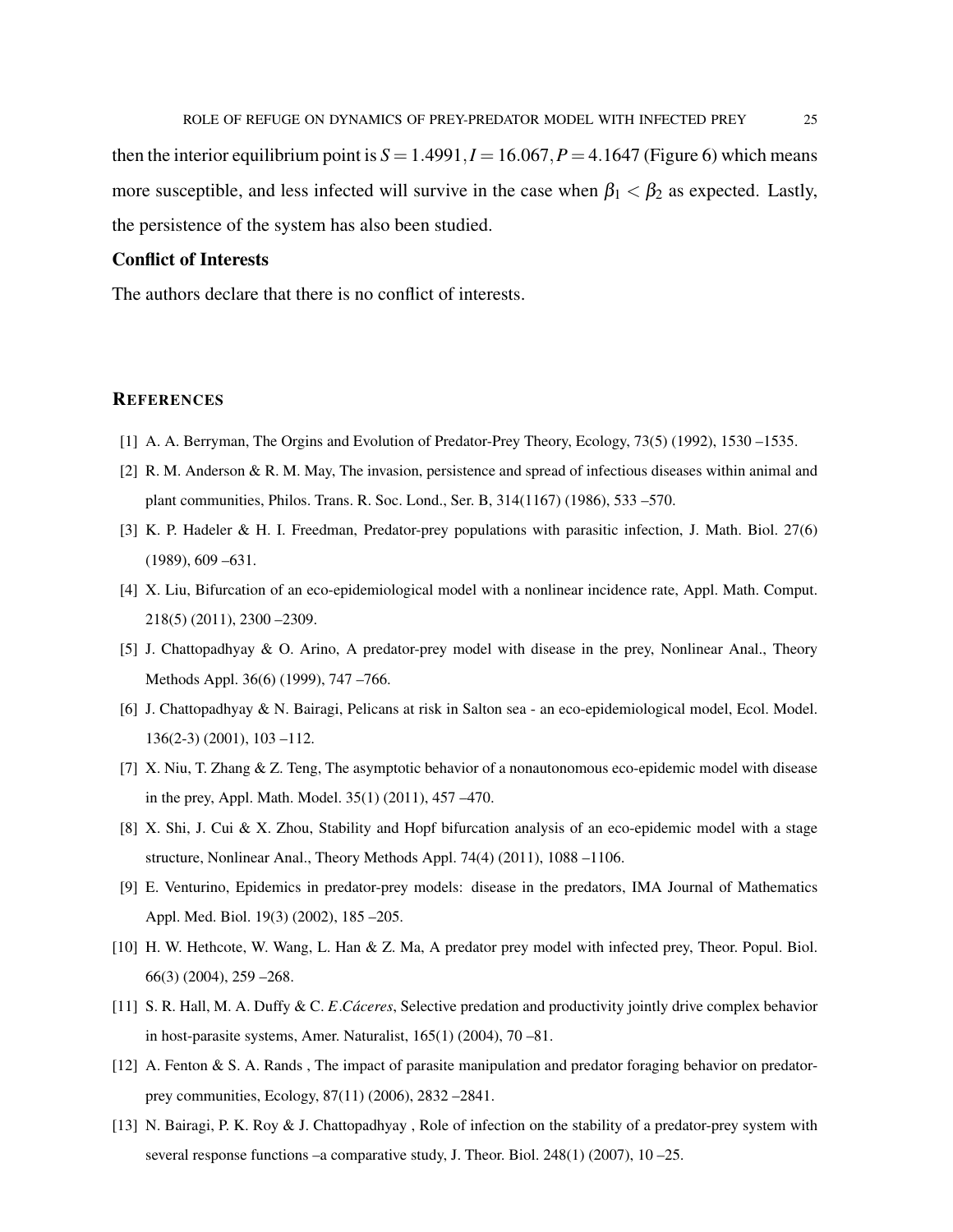- [14] R. Bhattacharyya & B. Mukhopadhyay , On an eco-epidemiological model with prey harvesting and predator switching: local and global perspectives, Nonlinear Anal., Real World Appl. 11(5) (2010), 3824 –3833.
- [15] B. W. Kooi, G. A. K. van Voorn & K. P. Das , Stabilization and complex dynamics in a predatorprey model with predator suffering from an infectious disease, Ecol. Complex. 8(1) (2011), 113–122.
- [16] G. D. Ruxton , Short term refuge use and stability of predator-prey models, Theor. Popul. Biol. 47(1) (1995),  $1-17.$
- [17] E. Gonzalez-Olivares & R. Ramos-Jiliberto , Dynamic consequences of prey refuges in a simple model system: more prey, fewer predators and enhanced stability, Ecol. Model. 166(1) (2003), 135–146.
- [18] C. S. Holling, Some characteristics of simple types of predation and parasitism, The Canadian Entomologist, 91(7) (1959), 385 –398.
- [19] M. P. Hassel & R. M. May, Stability in insect host-parasite models, J. Animal Ecol. 42(3) (1973), 693–725.
- [20] J. M. Smith, Models in Ecology, Cambridge University Press, Cambridge, UK (1974).
- [21] Z. Ma, W. Li, Y. Zhao, W. Wang, H. Zhang & Z. Li, Effects of prey refuges on a predator-prey model with a class of functional responses: the role of refuges, Math. Biosci. 218(2) (2009), 73 –79.
- [22] V. Hutson, A theorem on average Liapunov functions, Monatshefte *f ur*¨ Mathematik, 98(3) (1984), 267–275.
- [23] Yi Wang & Jianzhong Wang, Influence of prey refuge on predator-prey dynamics, Nonlinear Dyn. 67(1) (2012), 191 –201.
- [24] E. Gonzalez-Olivares & R. Ramos-Jiliberto, Dynamic consequences of prey refuges in a simple model system: more prey, fewer predators and enhanced stability, Ecol. Model, 166(1-6) (2003), 135 –146.
- [25] I. Bulai, R. Cavoretto, B. Chialva, D. Duma & E. Venturino, Comparing disease control policies for interacting wild populations, Nonlinear Dyn. 79(3) (2015), 1881 –1900.
- [26] J.K. Hale & S.M.V. Lunel, Introduction to Functional Differential Equations, Springer-Verlag, (2011) .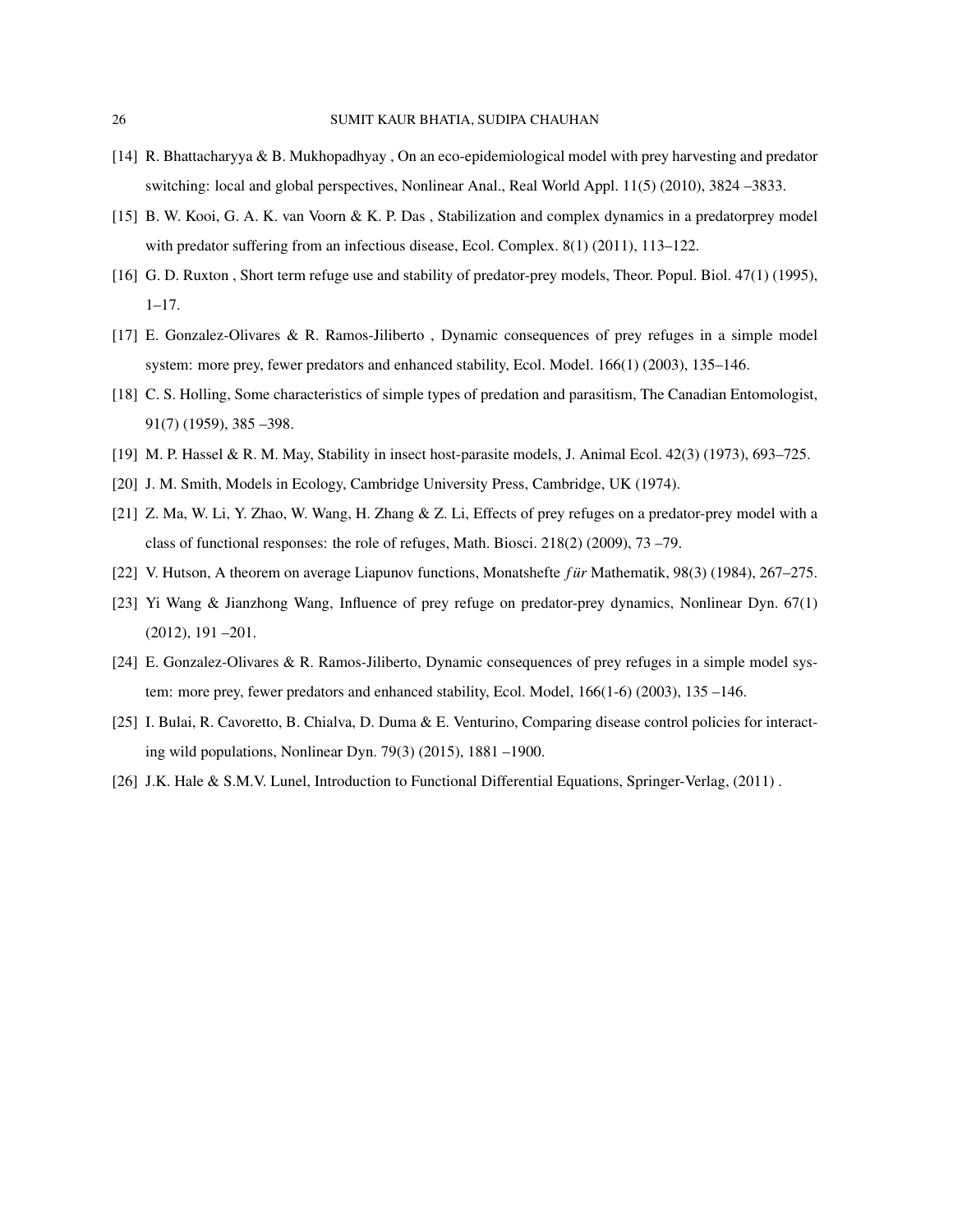#### APPENDIX

In this section, we consider the case where refuge rate in susceptible prey is not same as in infected prey, i.e.,  $m_1 \neq m_2$ . In this case, the system is as follows:

(29) 
$$
\frac{ds}{dt} = s(1-s) - asi - \frac{(1-m_1)bsp}{(1-m_1)s+c}
$$

(30) 
$$
\frac{di}{dt} = asi - \frac{eip(1 - m_2)}{(1 - m_2)i + f} - gi
$$

(31) 
$$
\frac{dp}{dt} = \frac{c_1 b s p (1 - m_1)}{(1 - m_1) s + c} + \frac{c_2 e i p (1 - m_2)}{(1 - m_2) i + f} - h p
$$

Above model will have the following four boundary equilibrium points:

- (i) trivial equilibrium point  $E_0(0,0,0)$
- (ii) equilibrium point  $E_1(1,0,0)$

(iii) predator extinction equilibrium point  $E_2(\bar{s}, \bar{t}, 0)$ , where,  $\bar{s} = \frac{g}{a}$  $\frac{g}{a}$  and  $\bar{i} = \frac{(a-g)}{a^2}$  $\frac{\delta}{a^2}$  provided  $a > g$  i.e.,  $R_0 > 1$  where,  $R_0 =$ *a g* (iv) disease-free equilibrium point  $E_3(\tilde{s},0,\tilde{p})$ where,  $\tilde{s} =$ *hc*  $(c_1b-h)(1-m_1)$ and  $\tilde{p} = \frac{((c_1b - h)(1 - m_1) - hc))cc_1}{(1 - h)(2(1 - h))^2}$  $\frac{(c_1b-h)^2(1-m_1)^2}{(m_1b-h)^2(1-m_1)^2}$  provided  $(c_1b-h)(1-m_1)^2$  $m_1$ ) > *hc* i.e  $\tilde{R}_1$  > 1 where  $\tilde{R}_1$  =  $c_1b(1 - m_1)$ *h*(1+*c*−*m*1) .

and the interior equilibrium point  $E^*(s^*, i^*, p^*)$  is given by the following equation:

$$
Q_1x^3 + Q_2x^2 + Q_3x + Q_4 = 0
$$

where,

$$
Q_1 = (1 - m_1)(1 - m_2)ah(c_1b + c_2e - h)
$$
  
\n
$$
Q_2 = (1 - m_2)((c_2eg - gh)(bc_1 - h)(1 - m_1) + (h(1 - m_1) - bc_1(1 - m_1) - hc)(c_1ae - c_2ae + ah)) + (1 - m_1)(ec_1(1 - m_2) - fah)(bc_1a - bc_2a - ha) - ec_1(1 - m_2)(bc_2g(1 - m_1) - hac)
$$
  
\n
$$
Q_3 = (bc_2g(1 - m_1) - hac)(ec_1(1 - m_2) - fah) + fgh(1 - m_1)(bc_1a - bc_2a - ah) + (1 - m_2)((h(1 - m_1) - bc_1(1 - m_1) - hc)(c_2eg - gh) + hc(c_1ae - c_2ae + ah))
$$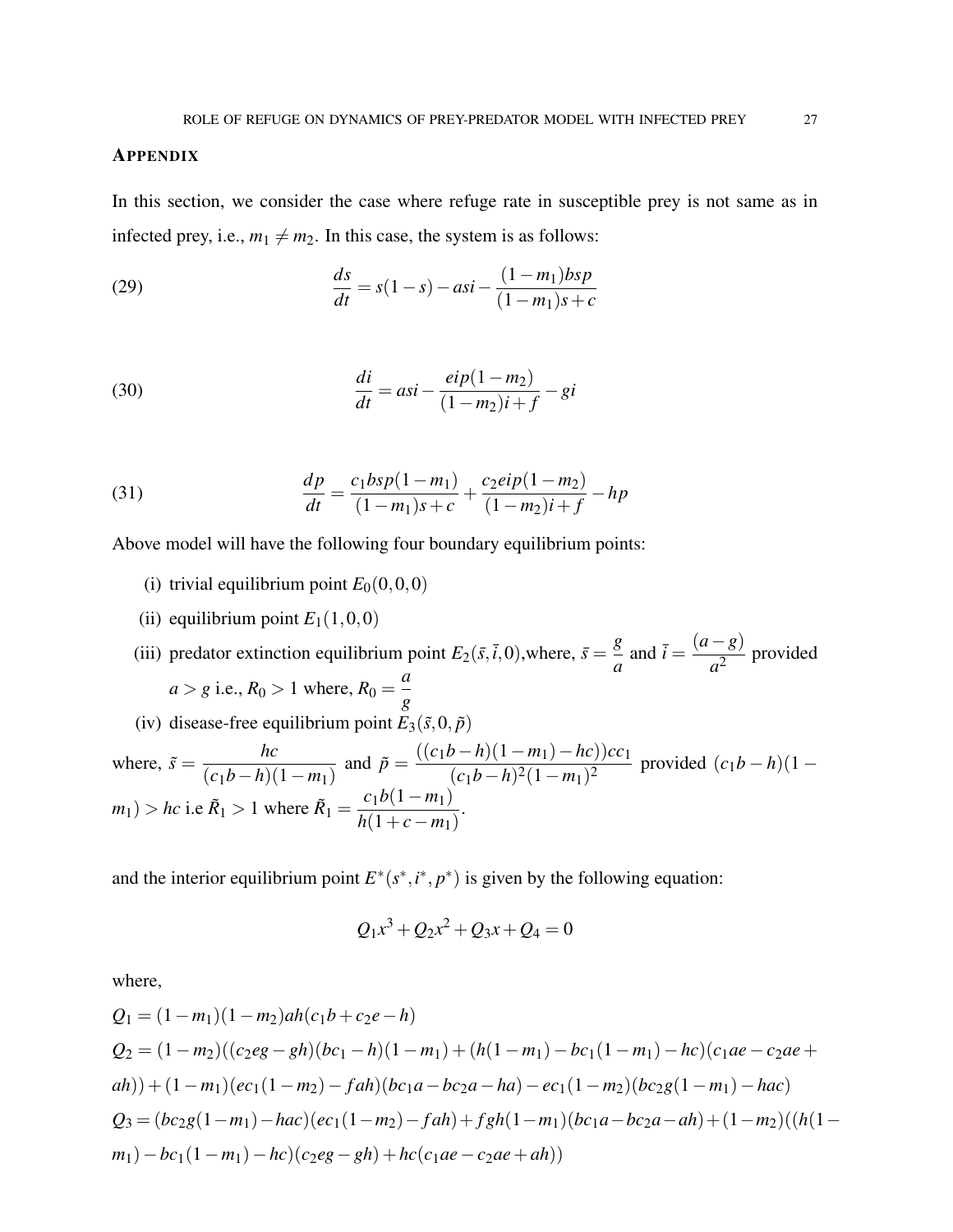$$
Q_4 = (1 - m_2)hc(c_2eg - gh) + fgh(bc_2g(1 - m_1) - hac)
$$

By Descarte's rule of sign change, interior equilibrium point exists if either of the two conditions hold:

- (i)  $Q_1, Q_3 > 0$  and  $Q_2, Q_4 < 0$
- (ii)  $Q_1, Q_3 < 0$  and  $Q_2, Q_4 > 0$

Also, we will get the following theorem:

**Theorem:** Define  $R_{B_1}^{\dagger} = \frac{1}{b_1}$ *h*  $\int c_1bg(1-m_1)$ *g*(1−*m*1) +*ac*  $+\frac{c_2e(a-g)(1-m_2)}{(1-c_2)(1-m_2)}$  $(a-g)(1-m_2) + fa^2$  $\setminus$ ,  $R_{B_1}^* =$  $\int (c_1 b - h)(1 - m_1)$  $\frac{arc_1(1-m_2)((c_1b-h)(1-m_1)-hc)+gf(c_1b-h)^2(1-m_1)^2}{(1-m_2)(c_1b-h)(1-m_1)-hc)+gf(c_1b-h)^2(1-m_1)^2}$  and  $R_{B_2}^* =$  $(c_1b-h)(1-m_1)c_1b$  $\frac{(c_1b_1b_1)(1-m_1)c_1b_2}{2hcc_1b+(c_1b-h)((c_1b-h)(1-m_1)-hc)},$  then for the above model, we have the following:

- (i)  $E_0(0,0,0)$  is always unstable.
- (ii)  $E_1(1,0,0)$  is locally stable if  $R_0 < 1$  and  $\tilde{R}_1 < 1$  and unstable if  $R_0 > 1$  or  $\tilde{R}_1 > 1$ .
- (iii) If  $R_0 > 1$  and  $\bar{R}_{B1} < 1$ , then predator extinction equilibrium point  $E_2(\bar{s}, \bar{t}, 0)$  is locally stable. If  $\bar{R}_{B1} > 1$  then  $E_2(\bar{s}, \bar{t}, 0)$  is unstable.
- (iv) If  $R_{B_1}^* < 1$  and  $R_{B_2}^* < 1$ , then disease free equilibrium point  $E_3(\tilde{s},0,\tilde{p})$  is locally asymptotically stable.
- (v) If  $R_{B_1}^* > 1$  or  $R_{B_2}^* > 1$ , then disease free equilibrium point  $E_3(\tilde{s},0,\tilde{p})$  is unstable.

*Proof.* Proof of this theorem will be similar to the proof of the theorem for the case when  $m_1 = m_2 = m$ .

Now, we will establish the conditions for local stability of interior equilibrium point of the above Model.

The jacobian of the above Model, for the interior point  $E^*(s^*, i^*, p^*)$  is: